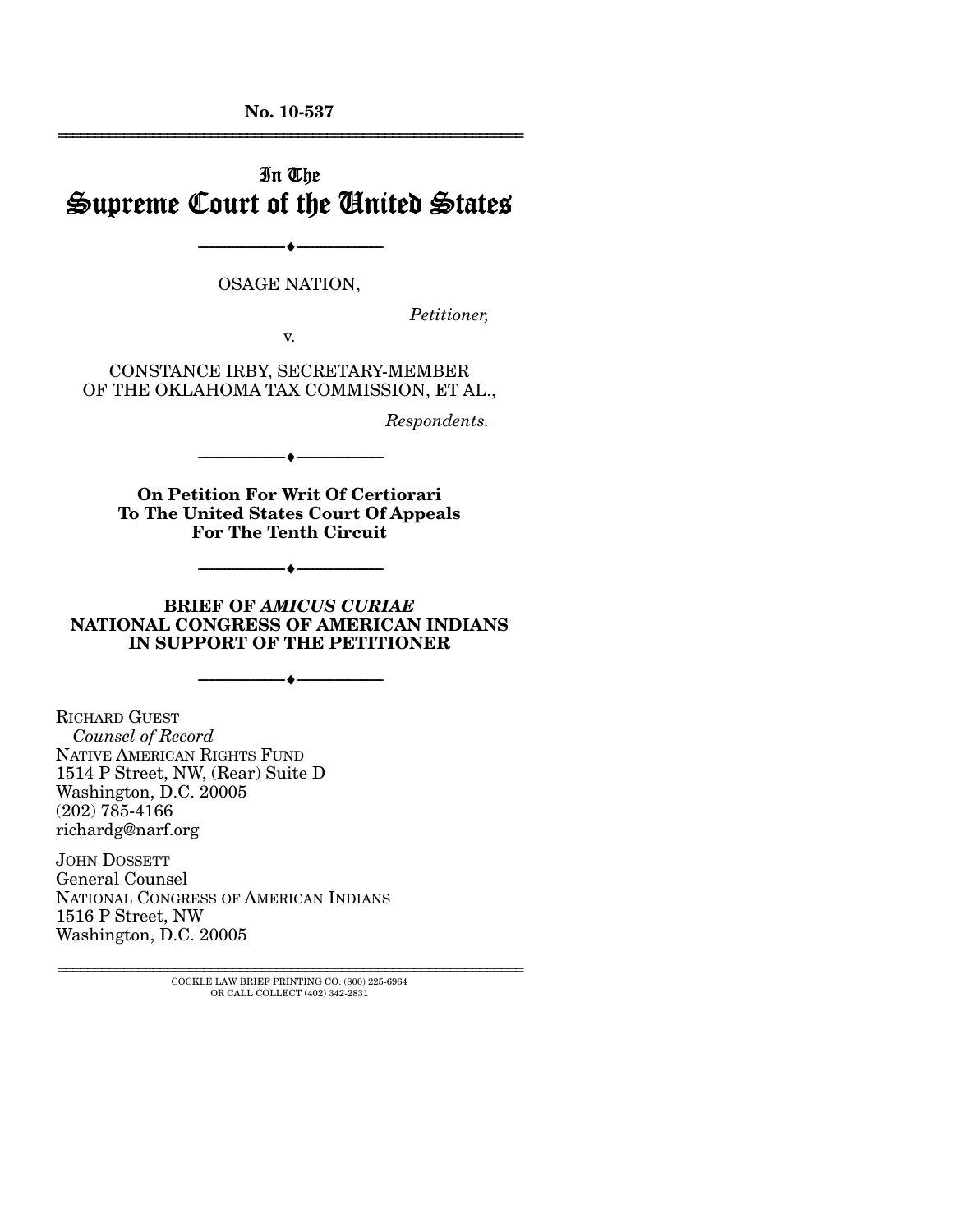#### **QUESTIONS PRESENTED**

 In *Solem v. Bartlett*, 465 U.S. 463 (1984), this Court held that "only Congress can divest a reservation of its land and diminish its boundaries," and Congress's intent to do so must be "explicit[ ]" and "unequivocal," *id.* at 470-471. The Questions Presented are:

 I. Whether, in determining whether Congress disestablished an Indian reservation, express statutory text, unequivocal legislative history, and the expert view of the Executive Branch are controlling, as the Second, Eighth, and Ninth Circuits have ruled, or whether, instead, other indicia external to the statutory text and federal government's view, such as modern demographics, can override unambiguous statutory text, as the Tenth Circuit and Seventh Circuit have held.

 II. Whether the court properly ruled that the Osage Nation's reservation has been disestablished in the absence of unambiguous statutory direction and without obtaining or considering the position of the United States government.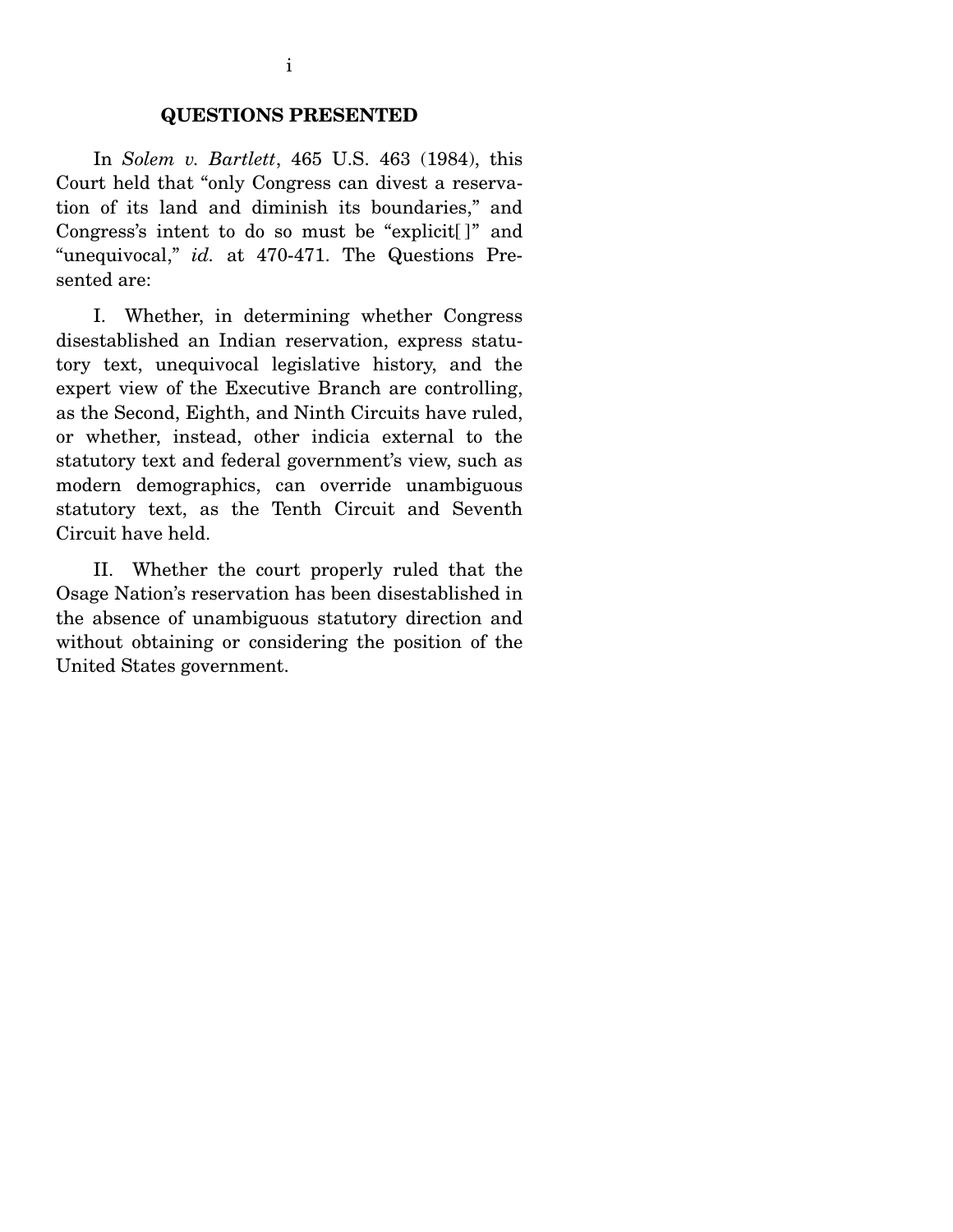# TABLE OF CONTENTS

# Page

|                                                                                                                                                                                                                                        | ii             |  |  |  |
|----------------------------------------------------------------------------------------------------------------------------------------------------------------------------------------------------------------------------------------|----------------|--|--|--|
|                                                                                                                                                                                                                                        | iii            |  |  |  |
| STATEMENT OF INTEREST                                                                                                                                                                                                                  | $\mathbf{1}$   |  |  |  |
| REASONS FOR GRANTING THE WRIT OF                                                                                                                                                                                                       | $\overline{2}$ |  |  |  |
| The Questions Presented in this Case Are<br>1.<br>Fundamental to the United States' Policy<br>Supporting Indian Self-Determination                                                                                                     | 3              |  |  |  |
| Inconsistency in Disestablishment<br>a.<br>Analysis Complicates the Administra-<br>tion of Criminal Justice Throughout<br>Indian Country and Encumbers Law<br>Enforcement Cooperation Between the<br>United States, Tribes, and States | 12             |  |  |  |
| b.<br>Inconsistency in Disestablishment<br>Analysis Produces Confusion As To<br>Civil Jurisdiction Amongst Sovereign<br>States Which Stymies the Social and<br>Economic Development of Indian                                          | 18             |  |  |  |
| $\overline{2}$ .<br>This Case Provides An Excellent Vehicle<br>Upon Which to Clarify the Law Govern-<br>ing Diminishment or Disestablishment of                                                                                        | 21             |  |  |  |
|                                                                                                                                                                                                                                        |                |  |  |  |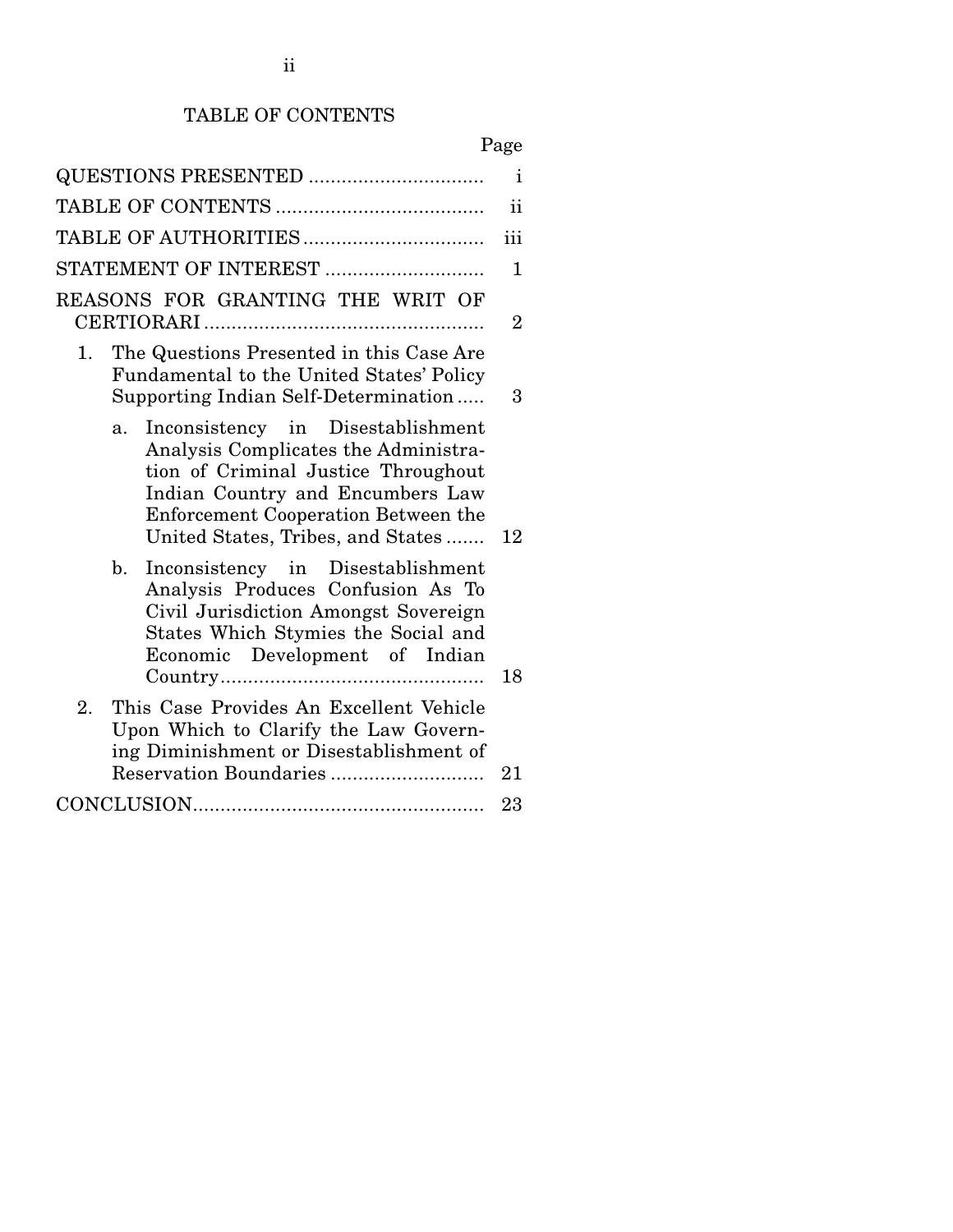# TABLE OF AUTHORITIES

Page

## CASES

| Affiliated Ute Citizens v. United States, 406                                                 |
|-----------------------------------------------------------------------------------------------|
| Beardslee v. U.S., 541 F.2d 705 (8th Cir. 1976)13                                             |
| Cherokee Nation v. Georgia, 30 U.S. 1 (1831)5                                                 |
| City of Sherrill v. Oneida Indian Nation of New                                               |
| DeCoteau v. District County Court, 420 U.S.                                                   |
| Johnson v. McIntosh, 21 U.S. 543 (1823) 5                                                     |
| Madison County v. Oneida Indian Nation, (No.<br>10-72), 79 USLW 3062 (U.S. Oct. 12, 2010)22   |
|                                                                                               |
| Michigan v. E.P.A., 268 F.3d 1075 (D.C. Cir.                                                  |
| Nevada v. Hicks, 533 U.S. 353 (2001)17                                                        |
| Oneida Indian Nation of New York v. City of<br>Sherrill, 145 F.Supp. 2d 226 (N.D.N.Y. 2001)22 |
| Oneida Indian Nation of New York v. City of<br>Sherrill, 337 F.3d 139 (2d Cir. 2003)22        |
| Osage Nation v. Irby, 597 F.3d 1117 (10th Cir.                                                |
| Solem v. Bartlett, 465 U.S. 463 (1984)7, 13                                                   |
| South Dakota v. Yankton Sioux Tribe, 522 U.S.                                                 |
| United States v. McBratney, 104 U.S. 621                                                      |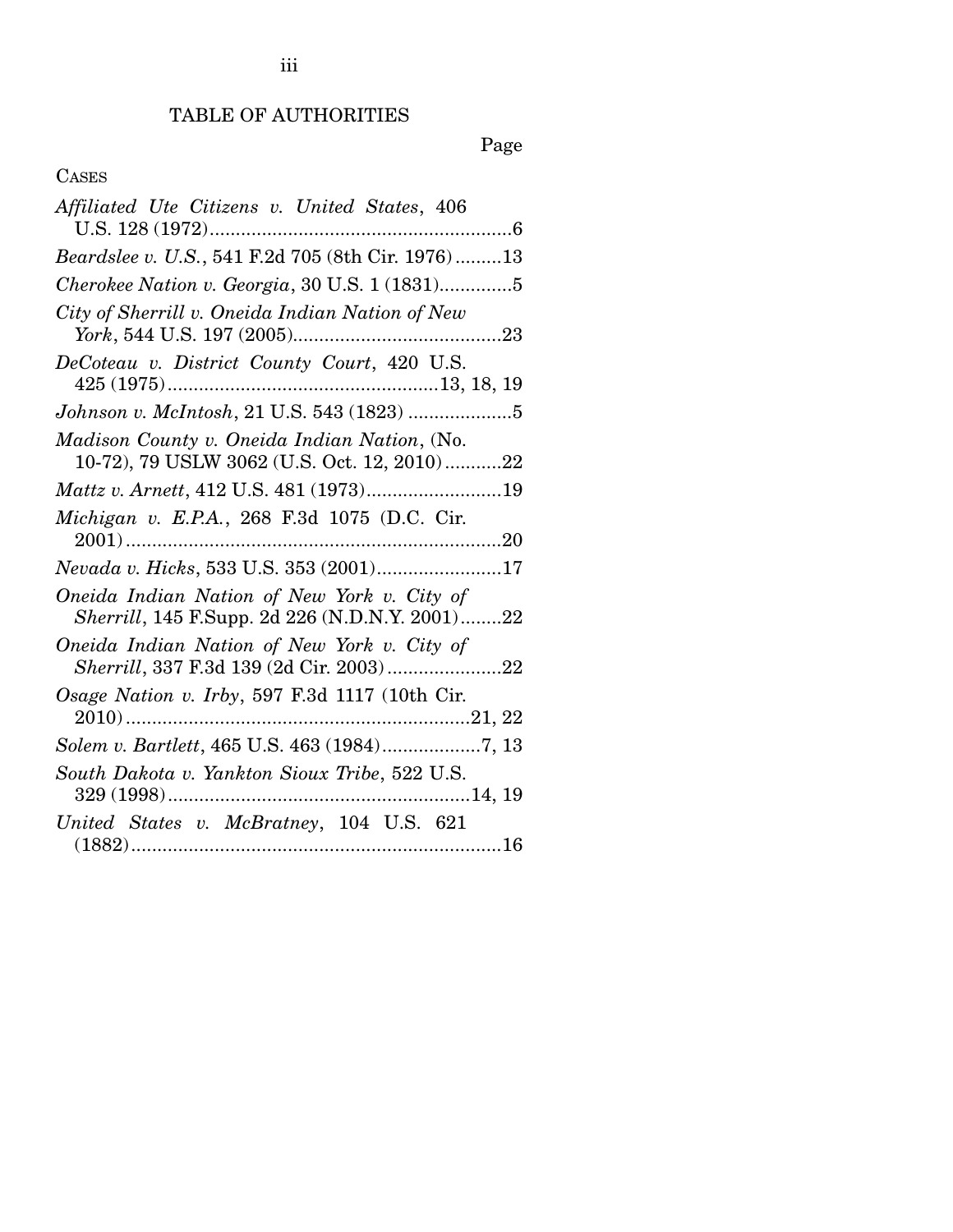|                                              | Page |
|----------------------------------------------|------|
|                                              |      |
| Yankton Sioux Tribe v. Gaffey, 188 F.3d 1010 |      |
|                                              |      |

### **STATUTES**

| Assimilative Crimes Act, 18 U.S.C. § 13 (2006)16                    |
|---------------------------------------------------------------------|
|                                                                     |
| General Allotment Act of 1887, 24 Stat. 388                         |
| Indian Child Welfare Act of 1978, 25 U.S.C.                         |
| Indian Energy Act, $25 \text{ U.S.C. }$ $\S_{\text{S}} 3501 - 3506$ |
| Indian Gaming Regulatory Act of 1988, 25                            |
| Indian General Crimes Act, 18 U.S.C. § 1152                         |
| Indian Lands Open Dump Cleanup Act of 1994,                         |
| Indian Major Crimes Act, 18 U.S.C. § 1153                           |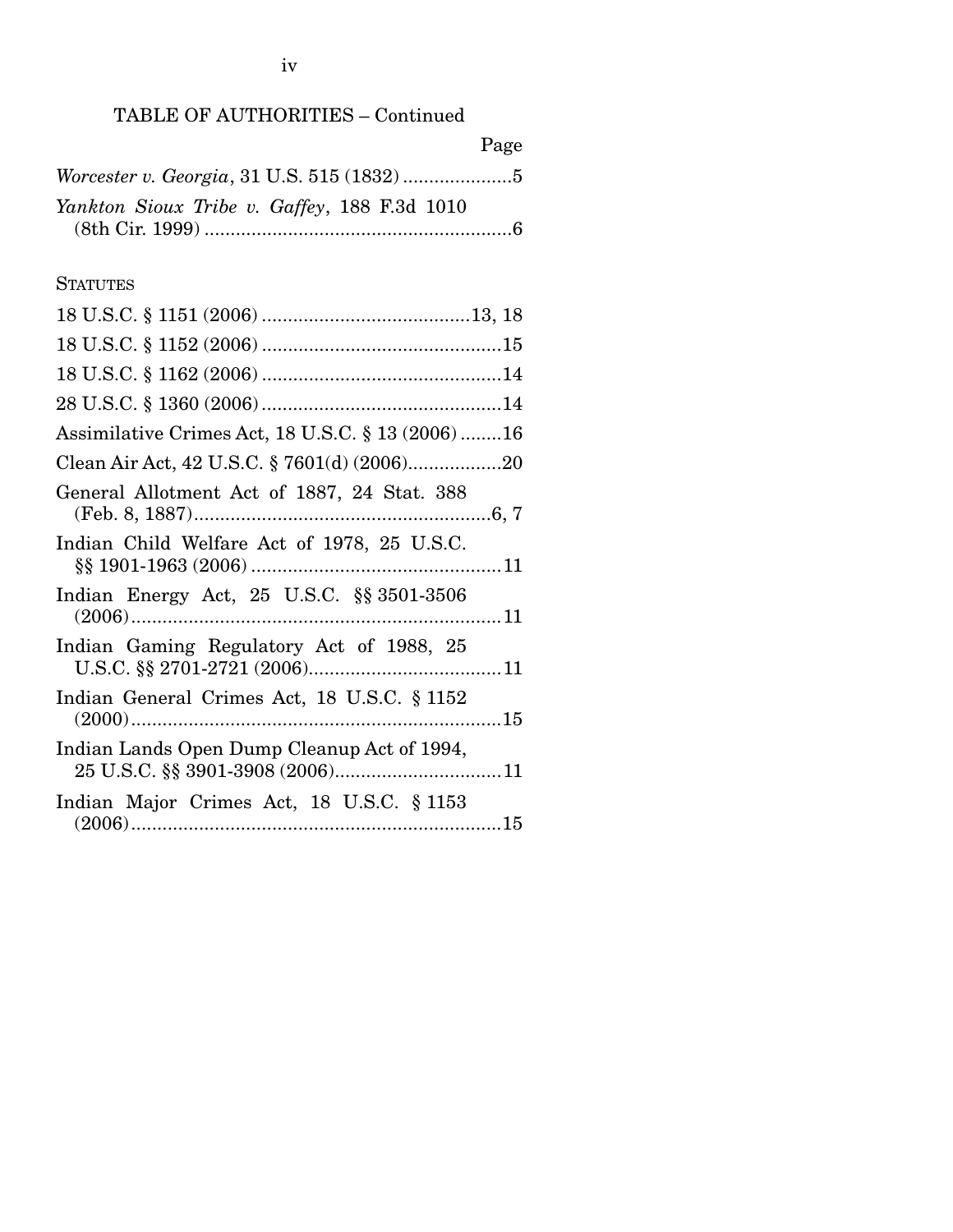#### Page

| Indian Reorganization Act, 25 U.S.C. § 478    |  |
|-----------------------------------------------|--|
|                                               |  |
| Indian Self-Determination and Educational     |  |
| Assistance Act, Pub. L. No. 93-638, 25 U.S.C. |  |
|                                               |  |

- Native American Business, Development, Trade Promotion, and Tourism Act of 2000, 25 U.S.C. §§ 4301-4307 (2006) ..................................... 12
- Native American Graves Protection and Repatriation Act of 1990, 25 U.S.C. §§ 3001-3013 (2006) ....................................................................... 11
- Native American Housing and Self-Determination Act of 1996, 25 U.S.C. §§ 4101-4104 (2006) ....................................................................... 11

#### OTHER AUTHORITIES

| AM. INDIAN POLICY REVIEW COMM'N, 95TH CONG.,<br>FINAL REPORT 309 (Comm. Print 1977)9                                                                                                  |  |
|---------------------------------------------------------------------------------------------------------------------------------------------------------------------------------------|--|
| Charlene Koski, The Legacy of Solem v. Bart-<br>lett: How Courts Have Used Demographics to<br>Bypass Congress and Erode the Basic Prin-<br>ciples of Indian Law, 84 WASH. L. REV. 723 |  |
|                                                                                                                                                                                       |  |
| Charles F. Wilkinson and Eric R. Biggs, The<br>Evolution of the Termination Policy, 5 Am.                                                                                             |  |
| Exec. Order No. 12,401, 48 Fed. Reg. 2309                                                                                                                                             |  |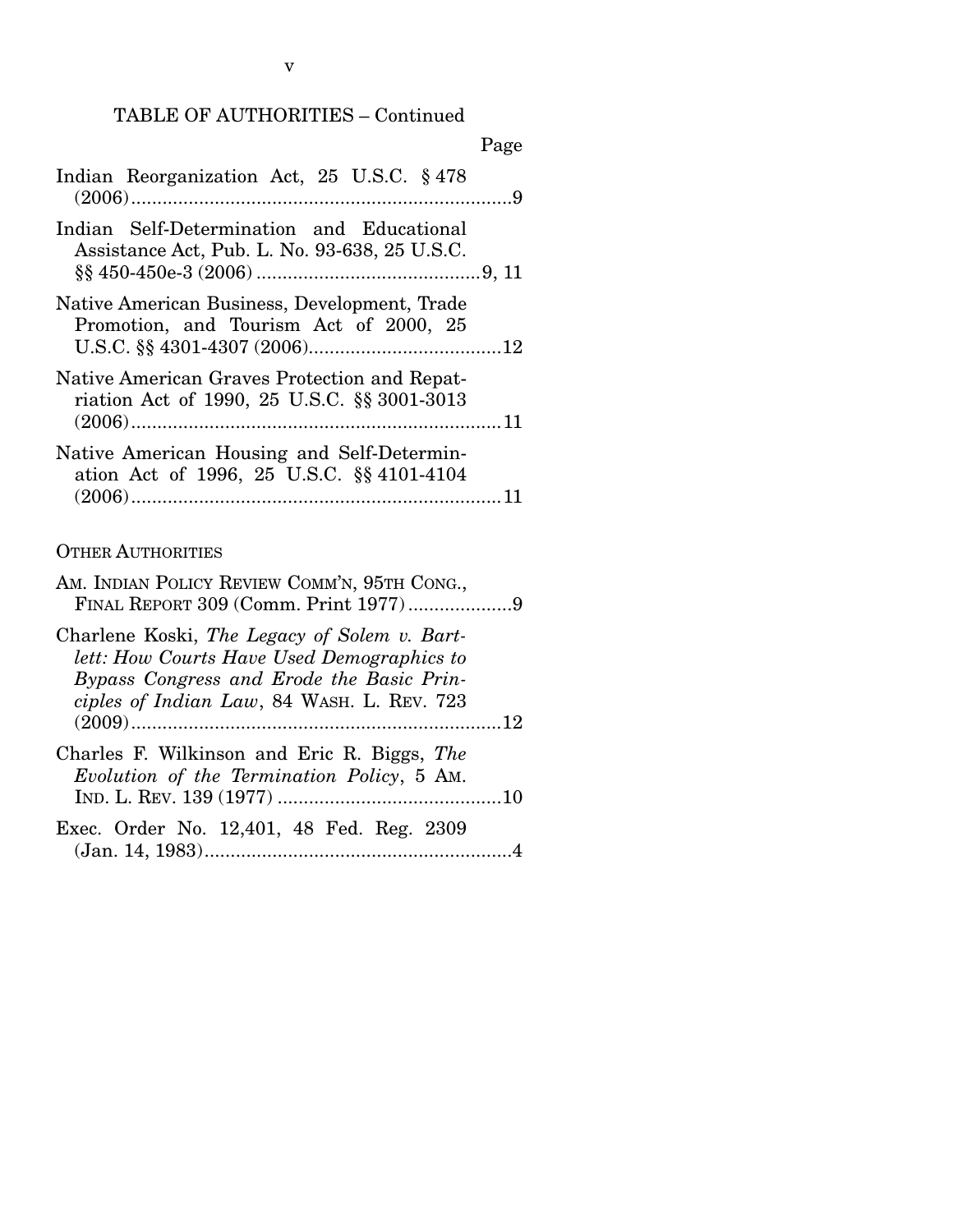|                                                                                                                                                                              | Page |
|------------------------------------------------------------------------------------------------------------------------------------------------------------------------------|------|
| Exec. Order No. 13,175, 65 Fed. Reg. 67249                                                                                                                                   |      |
| Exec. Order No. 13,336, 69 Fed. Reg. 5295                                                                                                                                    |      |
| H.R. Cong. Res. 108, 83d Cong. 67 Stat. B132                                                                                                                                 |      |
| H.R. Rep. No. 82-2503, 82d Cong. 2d Sess.                                                                                                                                    |      |
| LEWIS MERIAM ET AL., INSTITUTE FOR GOV-<br>ERNMENT RESEARCH, THE PROBLEM OF INDIAN                                                                                           |      |
| NATIONAL PLANNING AND PUBLIC WORKS, NATU-<br>RAL RESOURCES AND INCLUDING LAND USE AND<br>WATER RESOURCES, NATIONAL RESOURCES<br>BOARD REPORT, PART X (November 28, 1934)7, 8 |      |
| President Richard Nixon, Special Message to<br>Congress on Indian Affairs (July 8, 1970)3, 11                                                                                |      |
| Proclamation No. 6230, 55 Fed. Reg. 48095                                                                                                                                    |      |
| Proclamation No. 7247, 64 Fed. Reg. 60085                                                                                                                                    |      |
| Proclamation No. 8313, 73 Fed. Reg. 65491<br>$(Oct. 30, 2008)$                                                                                                               | . 4  |
| Proclamation No. 8595, 75 Fed. Reg. 67907                                                                                                                                    |      |
| <b>REPORT OF THE BOARD OF INDIAN COMMISSIONERS</b>                                                                                                                           |      |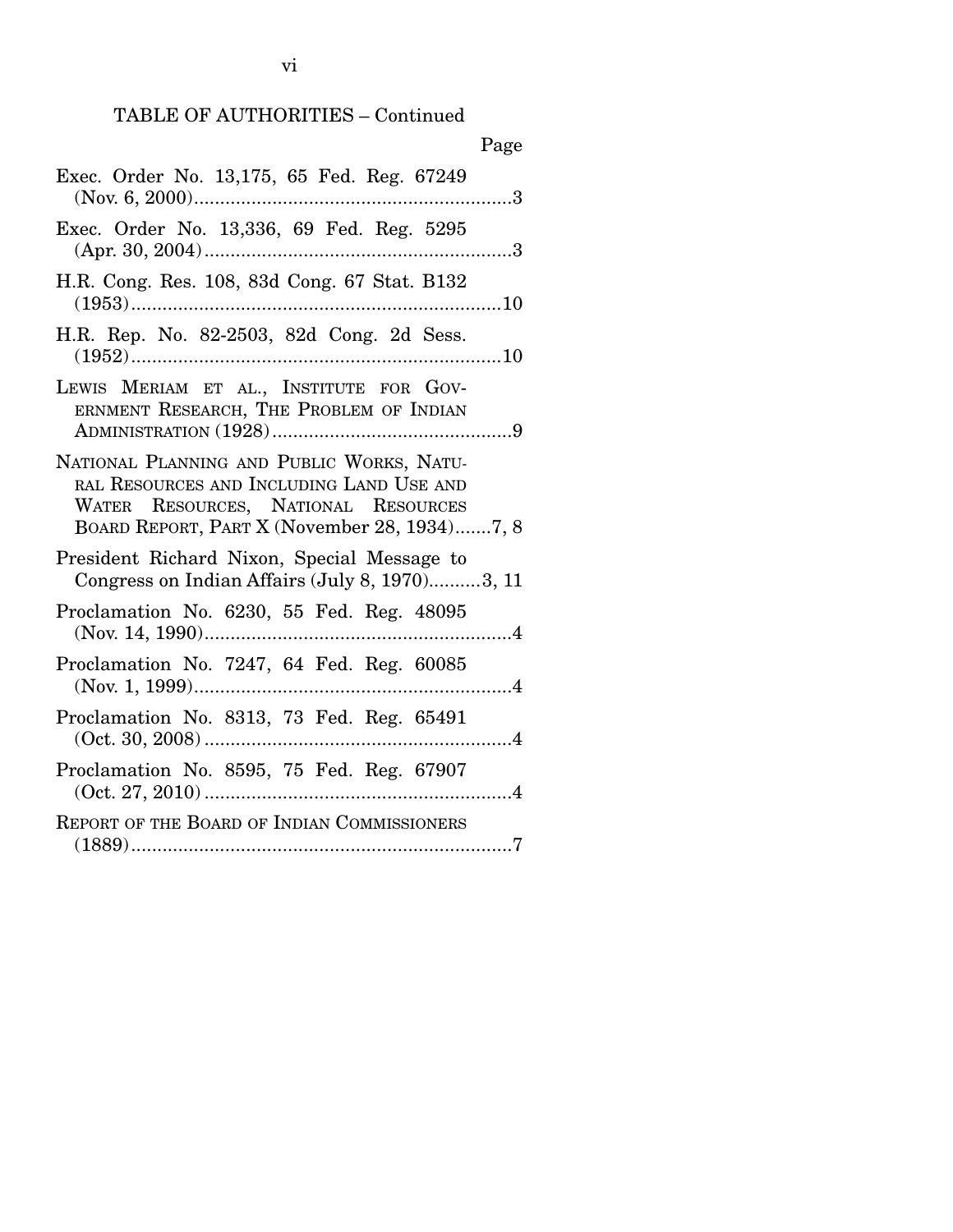Page

| Samuel E. Ennis, Reaffirming Indian Tribal<br>Court Criminal Jurisdiction Over Non-<br>Indians: An Argument for a Statutory Abro-<br>gation of Oliphant, 57 UCLA L. REV. 553, |  |
|-------------------------------------------------------------------------------------------------------------------------------------------------------------------------------|--|
|                                                                                                                                                                               |  |
| Tribal Law and Order Act: Hearing on S.797<br><i>Before the S. Comm. on Indian Affairs, 111th</i>                                                                             |  |
| U.S. Department of Justice, Bureau of Justice<br>Statistics, Statistical Profile, 1992-2002:<br>American Indians and Crime (2004)17                                           |  |
| Vanessa Jimenez, Soo Song, Concurrent Tribal<br>and State Jurisdiction under Public Law                                                                                       |  |

## **TREATISES**

| COHEN'S HANDBOOK OF FEDERAL INDIAN LAW     |  |  |  |
|--------------------------------------------|--|--|--|
|                                            |  |  |  |
| FELIX S. COHEN, Handbook on Federal Indian |  |  |  |
|                                            |  |  |  |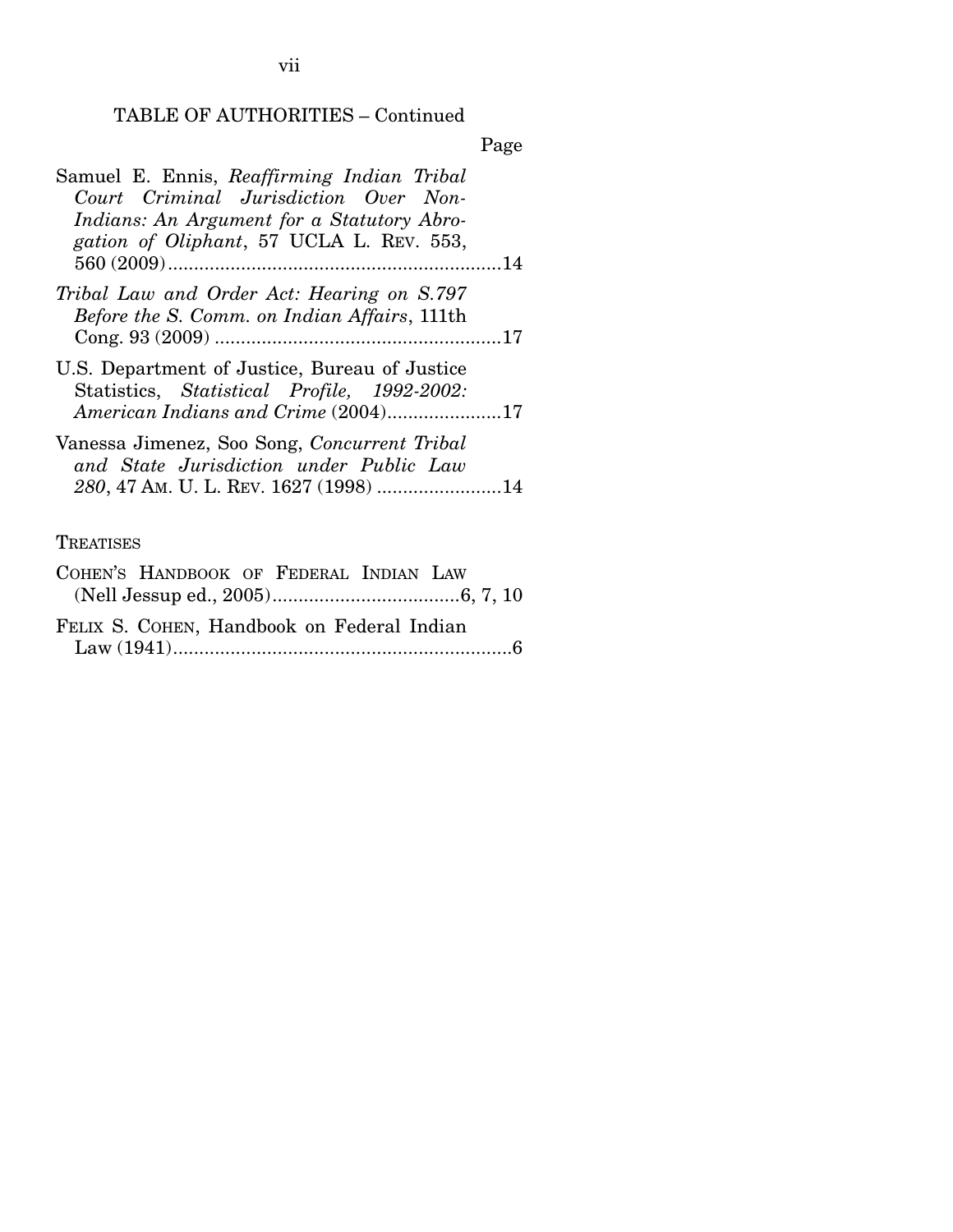The National Congress of American Indians ("NCAI") is the oldest and largest national organization addressing American Indian interests, representing more than 250 American Indian tribes and Alaskan Native villages. Since 1944, NCAI has advised tribes, states and the federal government on a wide-range of Indian issues, including the relevance and legal interpretation of treaties, statutes and executive orders setting aside or establishing reservations as permanent homelands for Indian tribes.

*Amicus curiae* is deeply concerned that the legal test for disestablishment adopted by a minority of the circuits will allow lower federal and state courts to ignore specific language within a statute or treaty, to overlook the contemporaneous Congressional purpose underlying an allotment or surplus land act, and to simply rely on subsequent historical events and modern demographics to determine reservation status. Diminishment or disestablishment of a reservation—a homeland set-aside for the tribe and its members—is a question of exceptional importance.

<sup>&</sup>lt;sup>1</sup> No counsel for a party authored the brief in whole or part. No counsel for a party made a monetary contribution to the preparation or submission of the brief. The counsel of record for each party received timely notice of the intent of *amicus curiae*  to file this brief and written consent was granted by each party.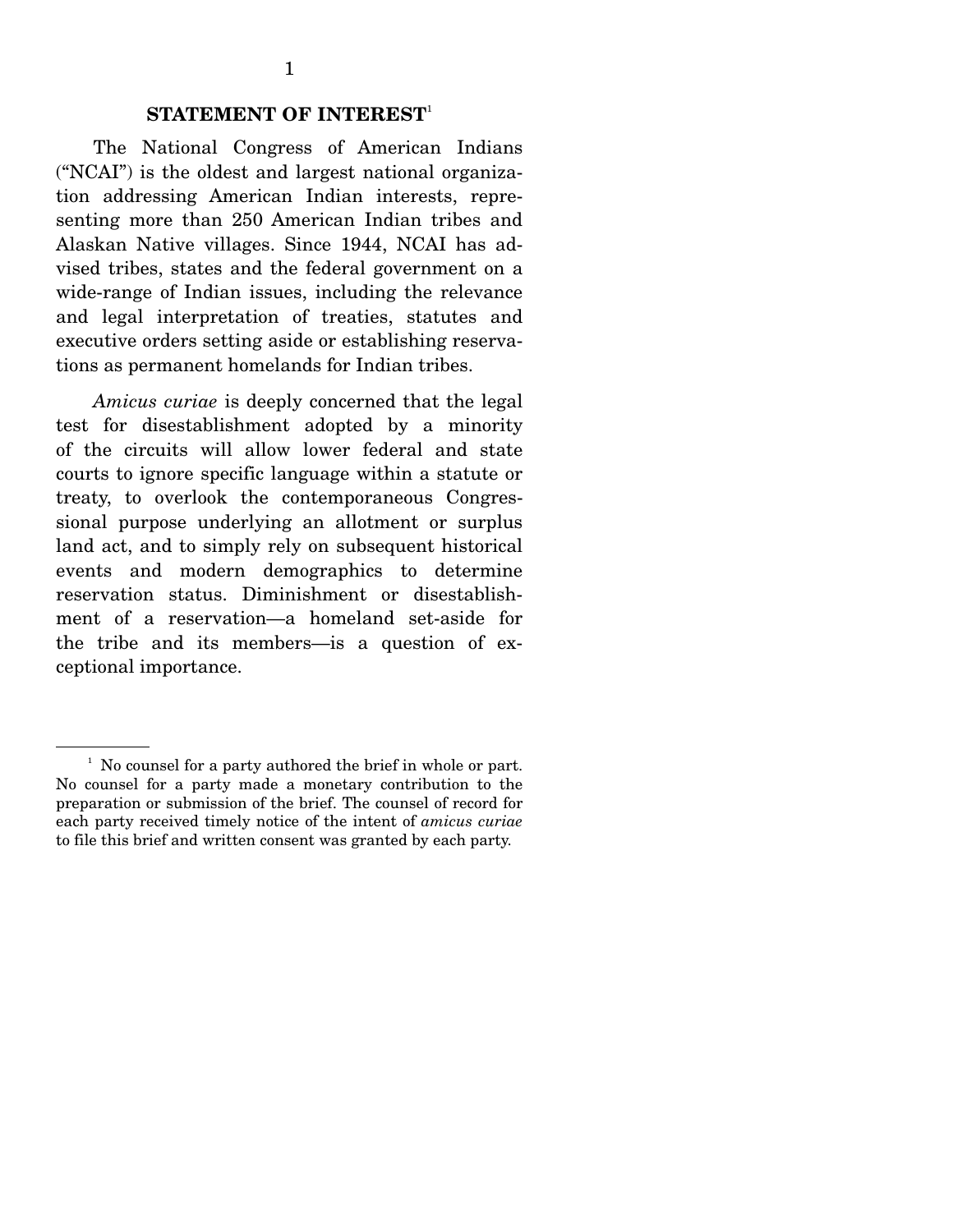Left unaddressed by this Court, the minority position will open the flood-gates for litigation by anyone who wishes to challenge—for any reason the status of lands within a reservation as "Indian country." The decision by the lower court will create uncertainty over long-established reservation boundaries which will threaten federal, state and tribal law enforcement efforts. The increasing uncertainty is already affecting the ability of federal agencies to fulfill their statutorily mandated obligations to tribes, and the accompanying economic, social and legal instability is beginning to erode the ability of tribes to achieve self-determination and economic selfsufficiency.

### **REASONS FOR GRANTING THE WRIT OF CERTIORARI**

--------------------------------- ♦ ---------------------------------

In their petition for writ of certiorari, petitioner Osage Nation has effectively demonstrated why this Court should grant review of the questions presented. First, it is absolutely clear that the decision below expands and entrenches an inter-circuit conflict over the legal test for disestablishment of an Indian reservation. Pet. at 7-12. Second, the minority position adopted by the court of appeals below—that a reservation can be disestablished without explicit support in the text of the statute or the announced view of the political branches—squarely conflicts with this Court's precedent. Pet. at 12-28. Petitioner has fully articulated the arguments underlying these first two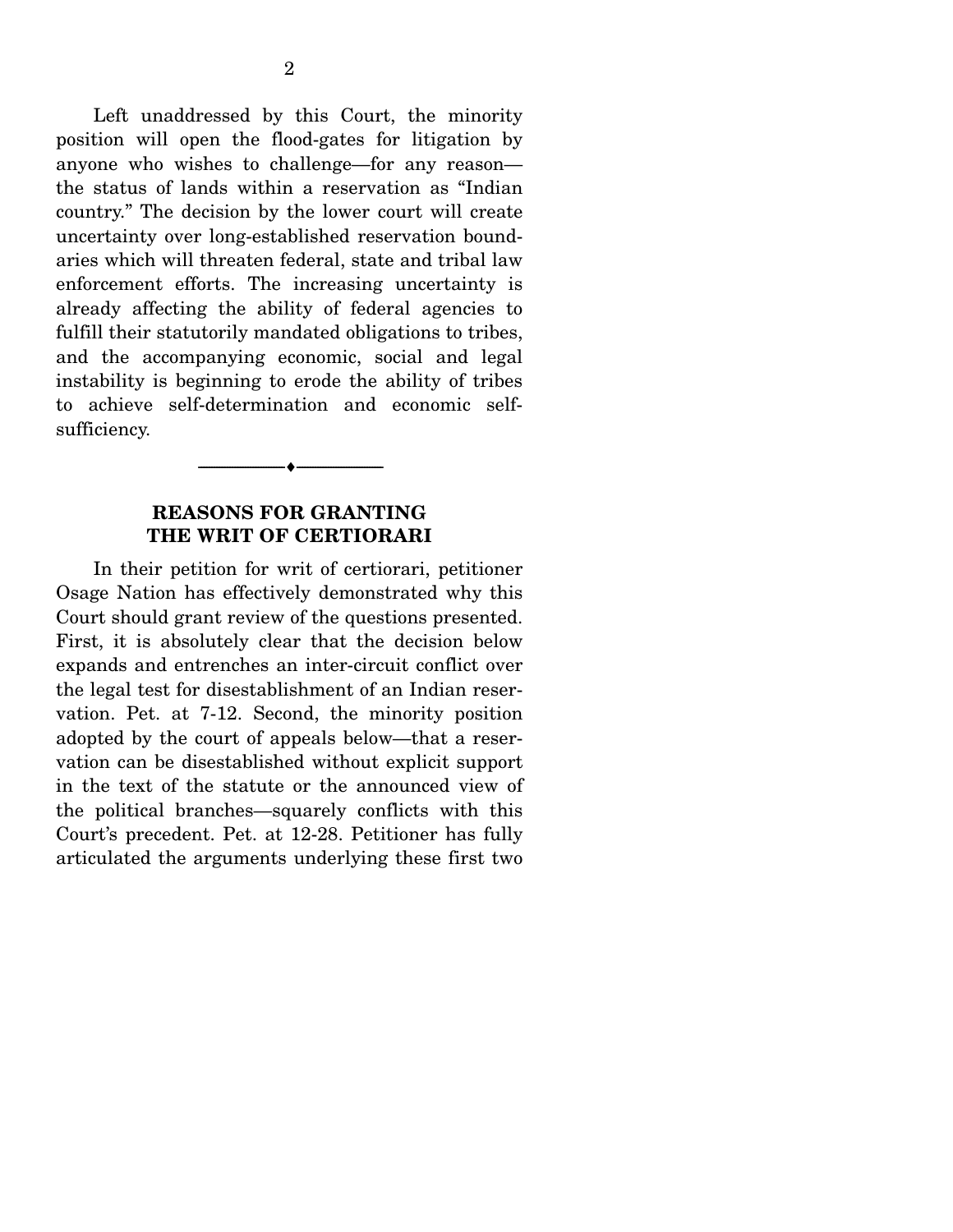bases for review by this Court and *amicus* will not repeat those arguments here.

 Rather, *amicus* seeks to bring additional relevant material to the attention of the Court in relation to the final basis for review: questions of diminishment and disestablishment are of exceptional importance and are recurring nationwide. As the petitioner warns, the divergence by the court of appeals below from this Court's precedent and from a majority of other circuits will "wreak havoc" throughout Indian country and across the states and federal government. Pet. at 28.

### **1. The Questions Presented in this Case Are Fundamental to the United States' Policy Supporting Indian Self-Determination.**

 The question of diminishment or disestablishment of reservation boundaries is one of exceptional importance to Indian tribes nationwide as they pursue self-determination and economic self-sufficiency. Indian self-determination has been the formal policy of the United States government since President Nixon's Special Message to Congress on Indian Affairs in 1970, and has been affirmed by executive order or proclamation by each U.S. President since.<sup>2</sup>

<sup>&</sup>lt;sup>2</sup> President Richard Nixon, Special Message to Congress on Indian Affairs (July 8, 1970). For relevant executive orders, see Exec. Order No. 13,336, 69 Fed. Reg. 5295 (Apr. 30, 2004) (President George W. Bush: "This Administration . . . supports tribal sovereignty and self-determination"); Exec. Order No. (Continued on following page)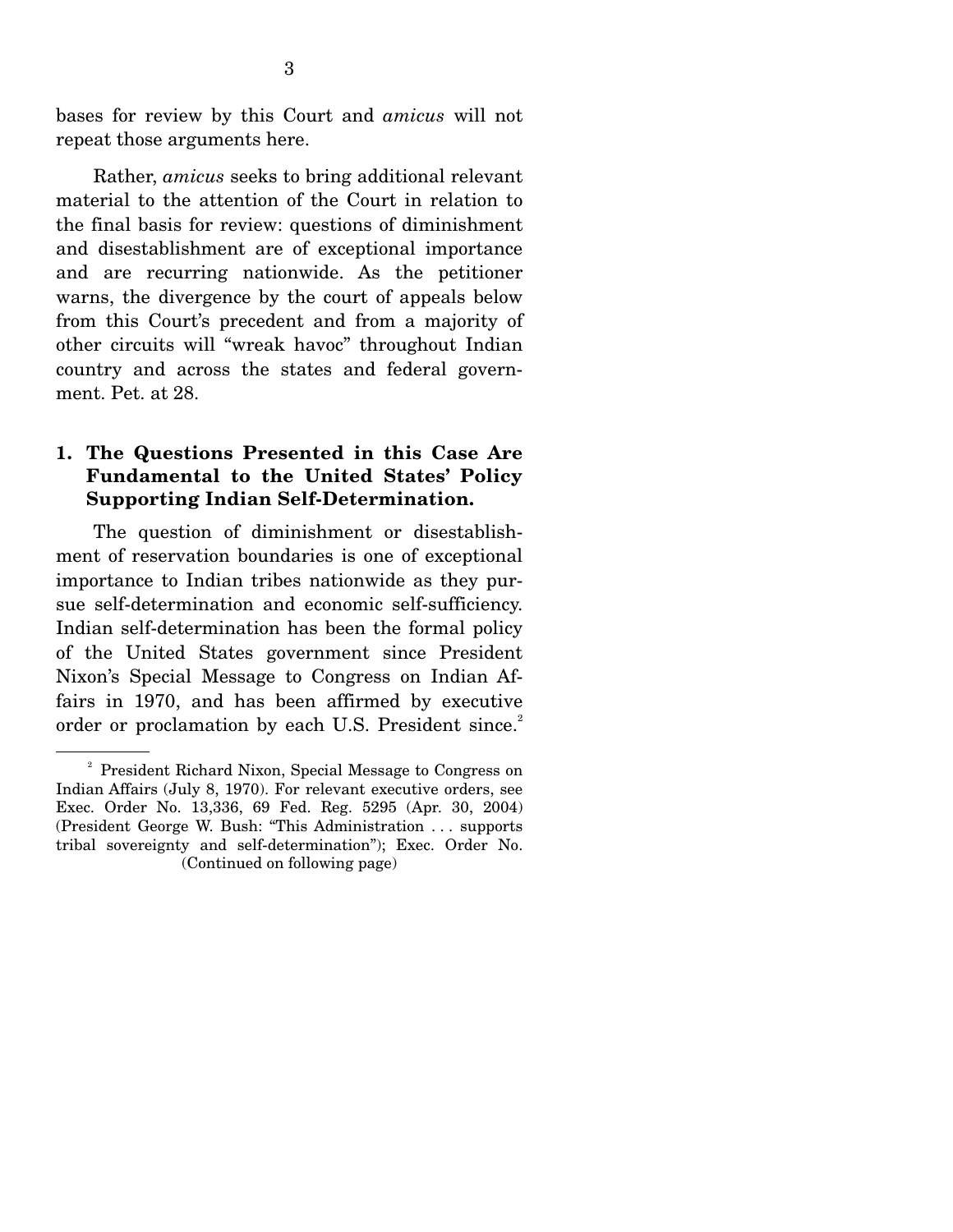Certainty and stability are necessary ingredients for the successful pursuit of these goals. As discussed more fully below, the inconsistency of the disestablishment analysis between the circuits contributes to the confusion surrounding jurisdictional authority in two key areas: (1) whether a tribe, a state, or the federal government has authority to prosecute crimes; and (2) whether a tribe, a state, or the federal government is responsible for social service programs, environmental protection, land use decisions, and business regulation.

<sup>13,175, 65</sup> Fed. Reg. 67249 (Nov. 6, 2000) (President William J. Clinton: "[t]he United States . . . supports tribal sovereignty and self-determination."); Exec. Order No. 12,401, 48 Fed. Reg. 2309 (Jan. 14, 1983) (President Ronald Reagan: "the underlying principles of this mission are the government-to-government relationship, the established Federal policy of self-determination and the Federal trust responsibility"). For relevant presidential proclamations, see Proclamation No. 8595, 75 Fed. Reg. 67907 (Oct. 27, 2010) (President Barack Obama: "[This Administration] recommit[s] to supporting tribal self-determination, security, and prosperity for all Native Americans."); Proclamation No. 8313, 73 Fed. Reg. 65491 (Oct. 30, 2008) (President George W. Bush: "My Administration remains committed to protecting tribal sovereignty and the right to self-determination and to working with tribes on a government-to-government basis."); Proclamation No. 7247, 64 Fed. Reg. 60085 (Nov. 1, 1999) (President William J. Clinton: "My Administration is expanding consultation and collaborative decision-making with tribal governments to promote self-determination."); Proclamation No. 6230, 55 Fed. Reg. 48095 (Nov. 14, 1990) (President George H. Bush, "Today, we reaffirm our support for increased Indian control over tribal government affairs, and we look forward to still greater economic independence and self-sufficiency for Native Americans.").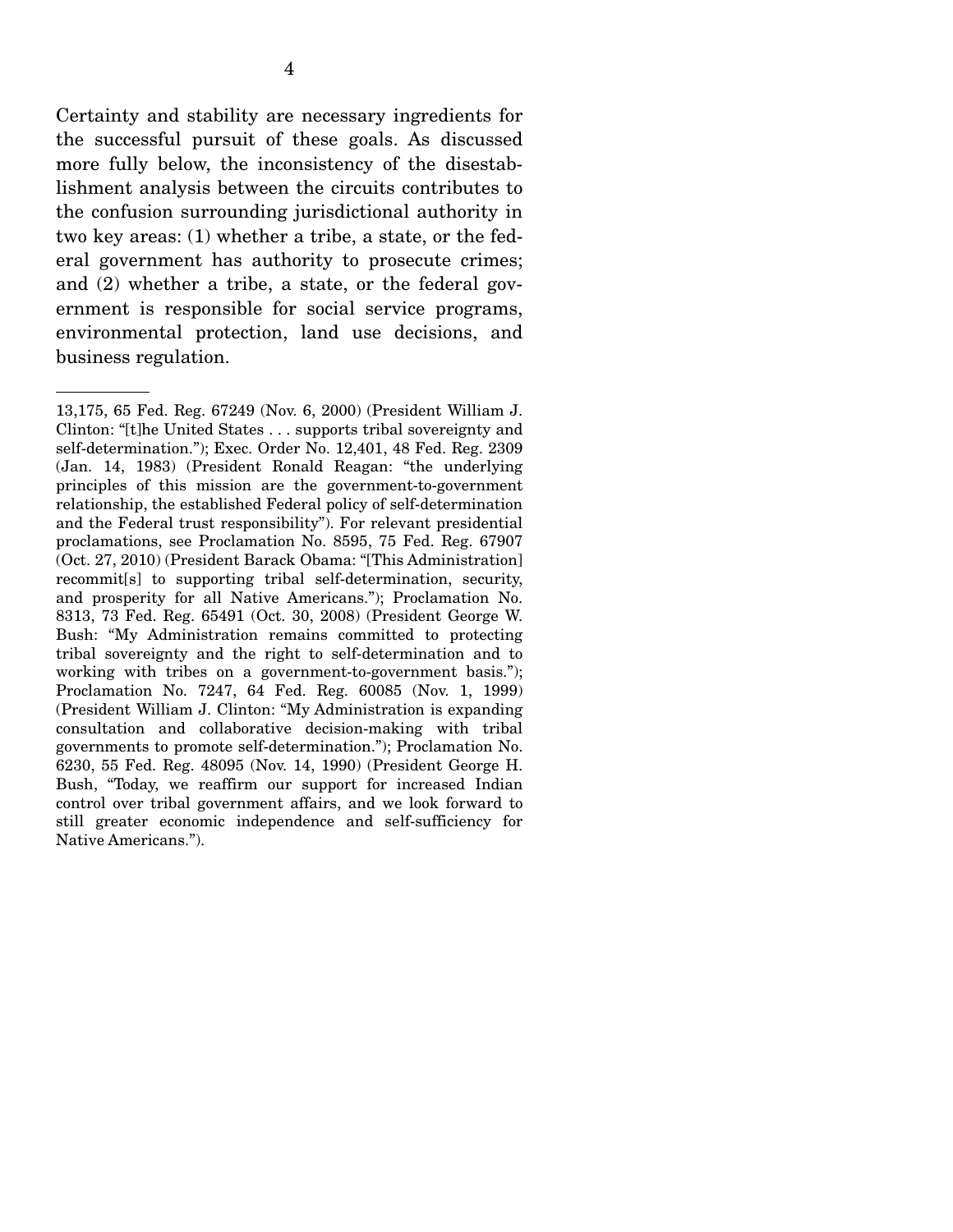Historically, the relationships between the United States, the States, and Indian tribes have been marked by long periods of conflict with intermittent periods of cooperation. In modern times, these relationships have been marked more by periods of sustained cooperation than conflict. The development of the law during these alternating periods of conflict and cooperation are instructive to the questions presented.

 In a series of early Indian law cases referred to as the "Marshall Trilogy," this Court established the key principles underlying the doctrine of inherent tribal sovereignty. *Johnson v. McIntosh,* 21 U.S. 543 (1823); *Cherokee Nation v. Georgia*, 30 U.S. 1 (1831); and *Worcester v. Georgia*, 31 U.S. 515 (1832) ("Indian nations had always been considered as distinct, independent political communities, retaining their original natural rights, as the undisputed possessors of the soil. . . ."). Felix Cohen, the first and foremost modern scholar of federal Indian law, articulated the principles of the Marshall Trilogy as follows:

(1) An Indian tribe possesses, in the first instance, all the powers of any sovereign state. (2) Conquest renders the tribe subject to the legislative power of the United States and, in substance, terminates the external powers of sovereignty of the tribe, *e.g.,* its power to enter into treaties with foreign nations, but does not itself affect the internal sovereignty of the tribe, *i.e.,* its powers of local self government. (3) These powers are subject to qualification by Congress, but save as thus expressly qualified, full powers of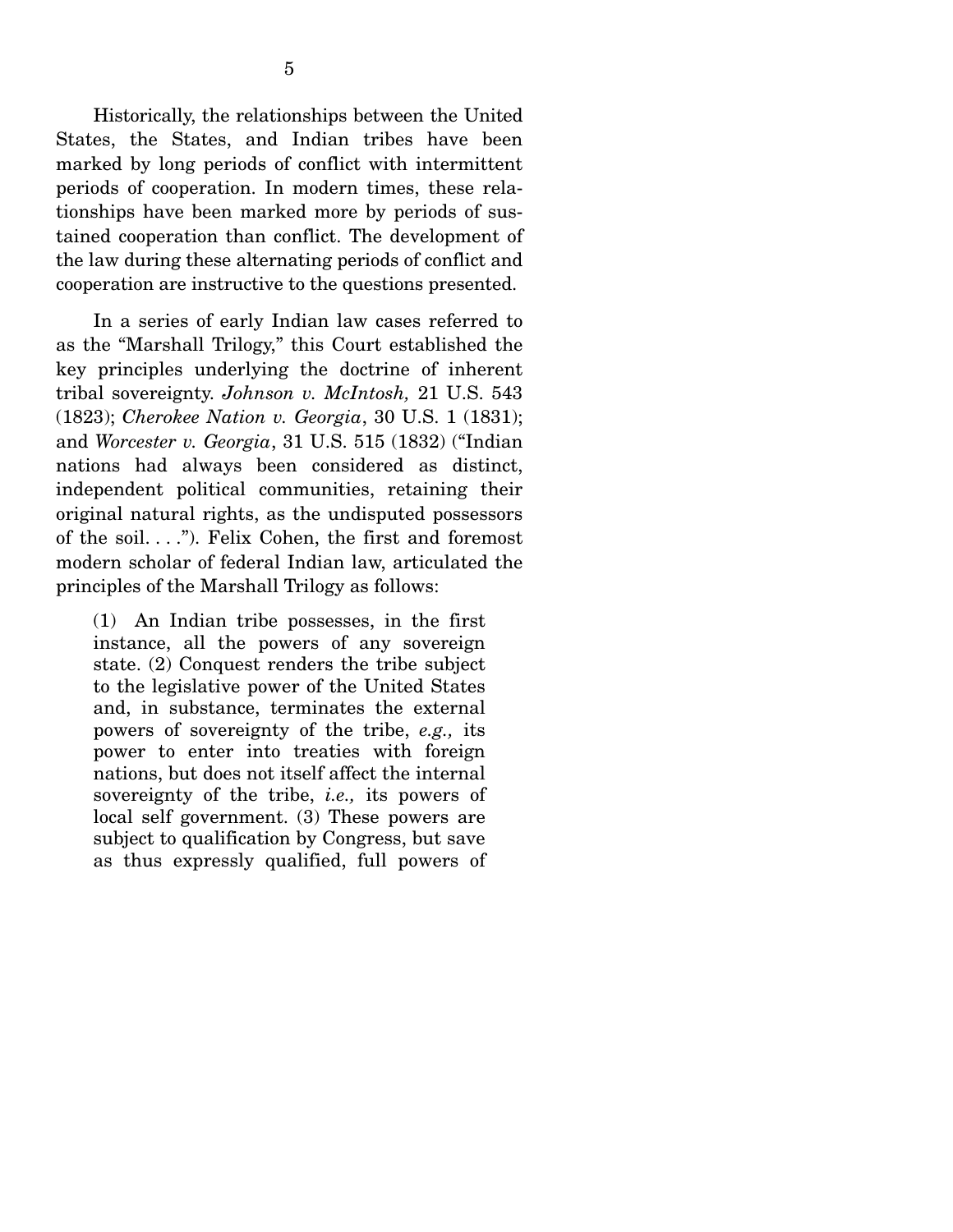internal sovereignty are vested in the Indian tribes and in their duly constituted organs of government.

FELIX S. COHEN, HANDBOOK ON FEDERAL INDIAN LAW 123 (1941).

 It is generally known that allotment and assimilation were adopted as policies by the United States to deal with the "Indian problem." *See* COHEN'S HAND-BOOK OF FEDERAL INDIAN LAW 1041 (Nell Jessup Newton ed., 2005). "Allotment is a term of art in Indian law. It refers to the distribution to individual Indians of property rights to specific parcels of reservation." *Yankton Sioux Tribe v. Gaffey*, 188 F.3d 1010, 1015-16 (8th Cir. 1999) (citing *Affiliated Ute Citizens v. United States*, 406 U.S. 128, 142 (1972)).

 Under pressure from westward-bound homesteaders, railroads, mining interests, etc., Congress enacted the General Allotment Act of 1887, 24 Stat. 388 (Feb. 8, 1887), to expedite the allotment process and to apply it to Indian tribes and their reservations nationwide, with limited exceptions (including the Osage Nation). The principle provisions of the General Allotment Act provided for the allotment of commonly held tribal lands to individual Indians, 160 acres to each family head or 80 acres to each single person over eighteen years of age. The United States would hold each allotment in trust for a period of twenty-five years during which time the lands could not be alienated or encumbered.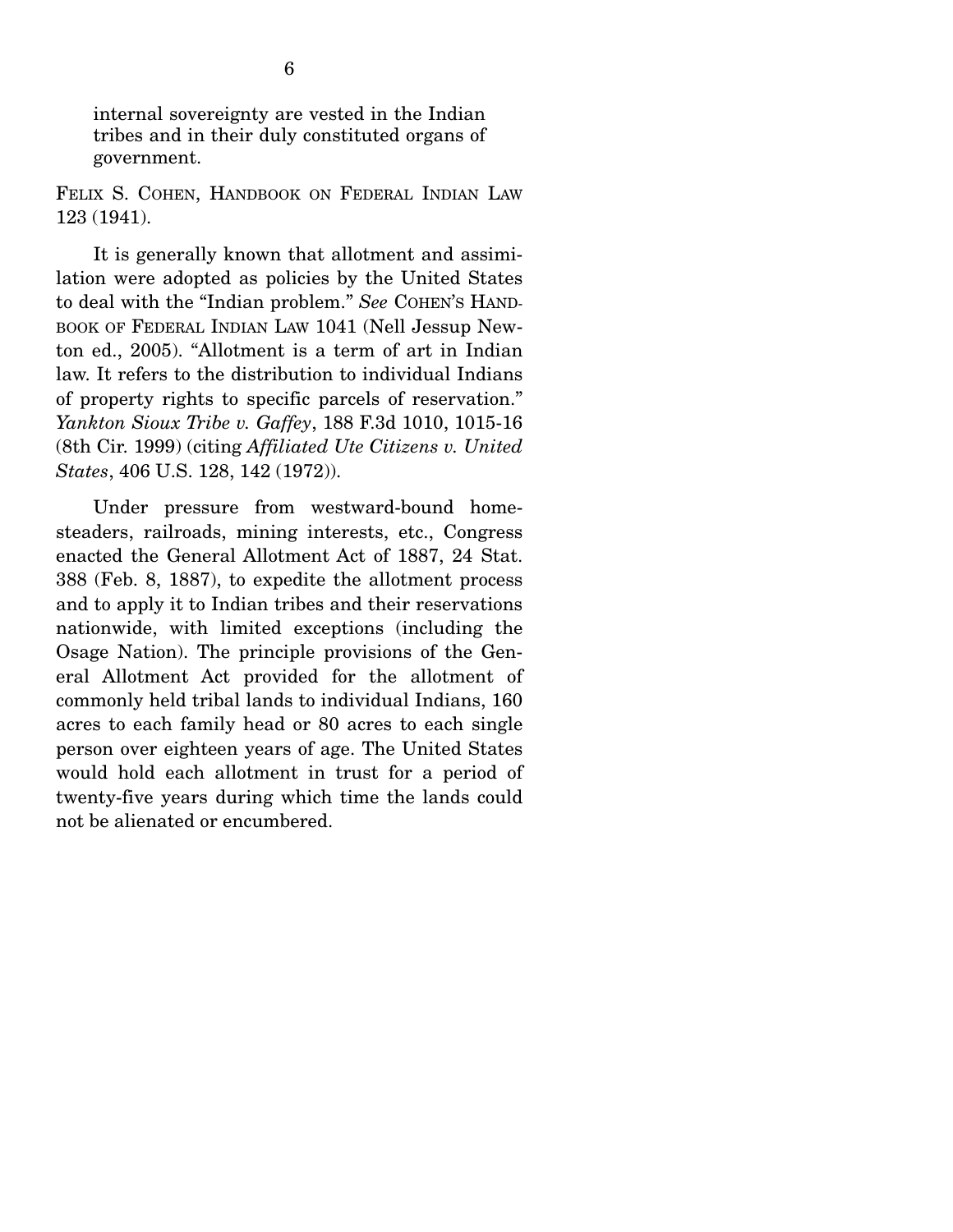Initially, the Executive Branch was charged with the responsibility of allotment under the provisions of the General Allotment Act. But Congress became impatient and began to adopt special legislation aimed at individual Indian reservations. REPORT OF THE BOARD OF INDIAN COMMISSIONERS 153 (1889). Thus, the actual allotment of land on many reservations was primarily accomplished through specific legislation, with each allotment or surplus land act employing its own statutory language, the product of a unique set of tribal lobbying and legislative compromise. *See* COHEN'S HANDBOOK at 1041 (2005). As this Court recognized in *Solem v. Bartlett*, 465 U.S. 463 (1984) the modern legacy of these allotment and surplus land acts

has been a spate of jurisdictional disputes between State and Federal officials as to which sovereign has authority over lands that were opened by the acts and have since passed out of Indian ownership. As a doctrinal matter, the States have jurisdiction over unallotted opened lands if the applicable surplus land act freed that land of its reservation status and thereby diminished the reservation boundaries. On the other hand, Federal, State, and Tribal authorities share jurisdiction over these lands if the relevant act did not diminish the existing Indian reservation because the entire area is Indian country under 18 U.S.C. §1151(a).

*Solem*, 465 U.S. at 467.

 In its 1934 "Report on Land Planning, Part X, Indian Land Tenure, Economic Status and Population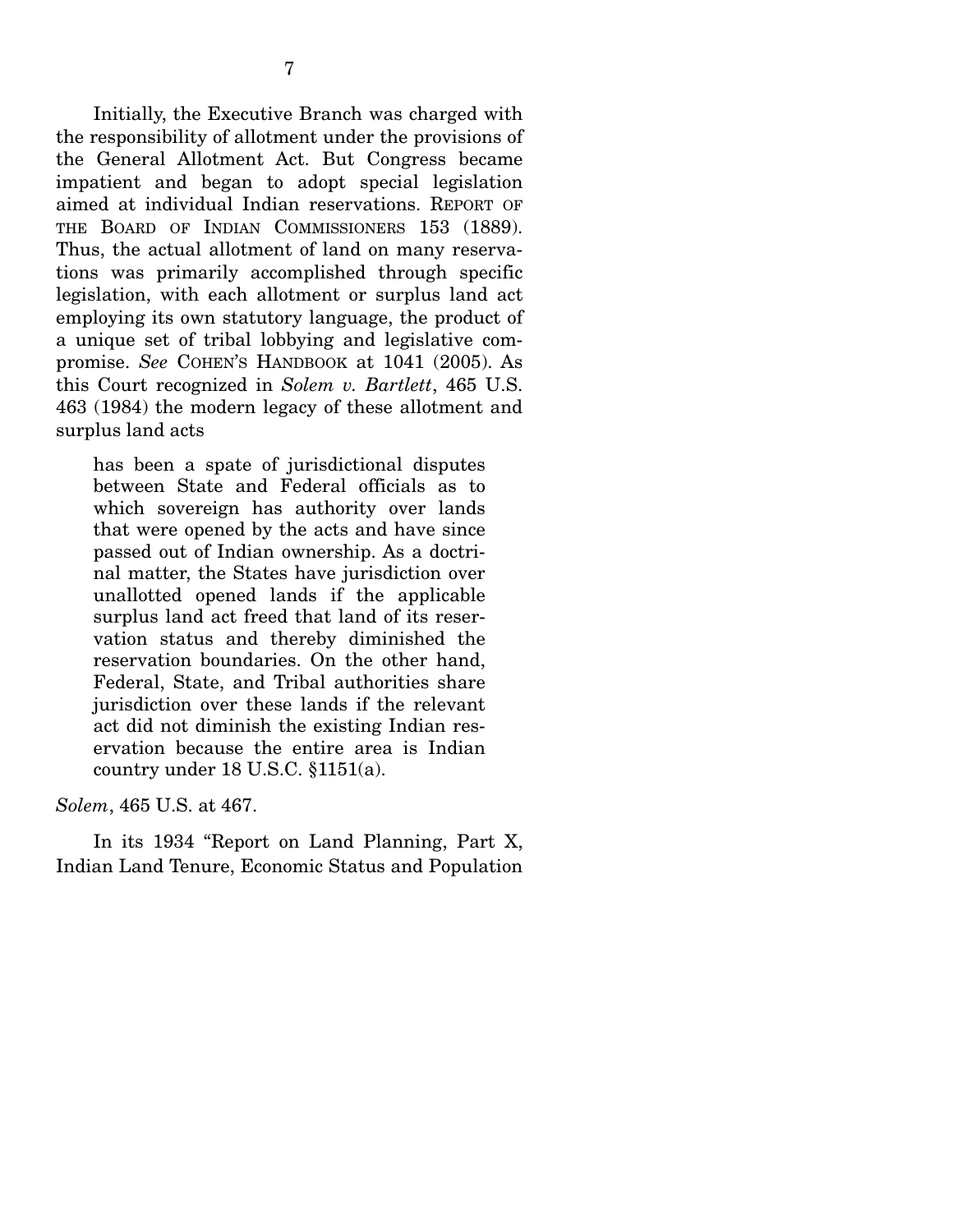Trends," the Natural Resources Board describes the principal methods for dispossessing tribes of their communal lands:

*"Ceded" Surpluses After Allotment.*—A practice consistently pursued was to separate all land from the reservation which was left over after a tribe was allotted in severalty, usually by remunerating the members thereof at \$1.25 an acre. . . . At least 38,000,000 acres of Indian land were disposed of in this way.

*Surplus Lands Opened to Settlement.*—A similar practice was to throw open surpluses left over after allotment, to settlement by whites, and remunerate the tribes as the lands were entered by homesteaders. At least 22,000,000 acres of Indian land have thus been lost.

*Alienation Through Fee Patents*.—The grant of fee patents at the end of the trust period and the removal of sales restrictions account for the loss of about 23,000,000 acres. Indians who retained their land after coming into full control over it were rare exceptions. The granting of fee patents has been practically synonymous with outright alienation.

NATIONAL PLANNING AND PUBLIC WORKS, NATURAL RESOURCES AND INCLUDING LAND USE AND WATER RE-SOURCES, NATIONAL RESOURCES BOARD REPORT, PART X at 6 (November 28, 1934).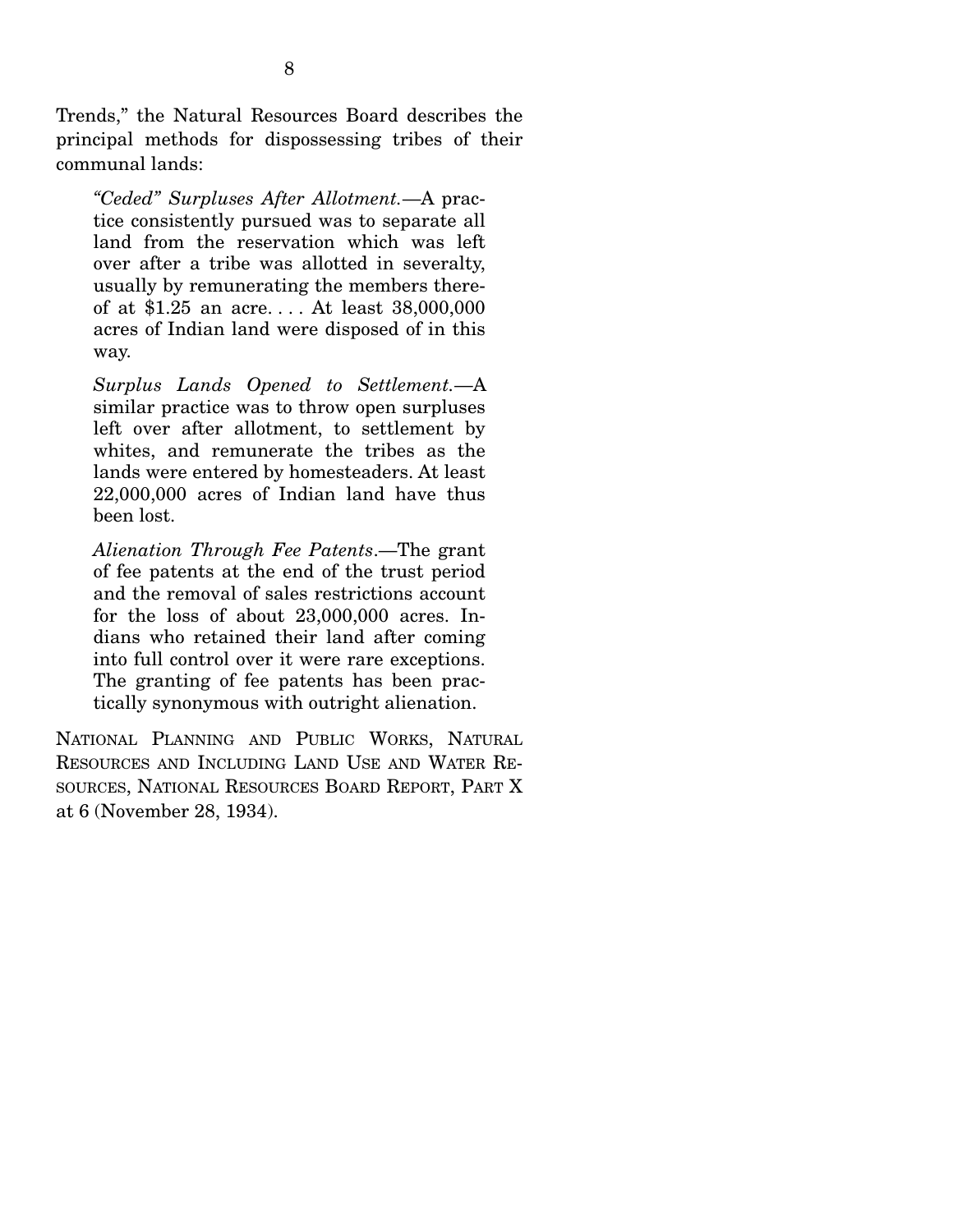The assimilation and allotment policies resulted in the impoverishment of Indian people, loss of their land base, and the destruction of their cultural identities. In 1928, the Institute for Government Research issued *The Problem of Indian Administration,* a report sponsored and initiated by the federal government, which examined contemporary life for tribal communities nationwide. LEWIS MERIAM ET AL., INSTI-TUTE FOR GOVERNMENT RESEARCH, THE PROBLEM OF INDIAN ADMINISTRATION (1928). The *Meriam Report* conveyed a particularly troubling portrait of the poverty, health risks, weak economic prospects, and lack of access to education in Indian country. At the root of this social malaise, the *Meriam Report* found years of "past policies adopted by the government in dealing with the Indians . . . which, if long continued, would tend to pauperize any race." *Id.* at 7.

 In 1934, Congress repudiated this allotment policy in the Indian Reorganization Act ("IRA"), 25 U.S.C. § 478 (2006). In all, over 86 million acres of tribal lands were separated from Indian ownership between 1887 and 1934. During this period, 118 Indian reservations had been allotted, 44 of which had been opened to homestead entry by non-Indians under the public land laws. AM. INDIAN POLICY REVIEW COMM'N, 95TH CONG., FINAL REPORT 309 (Comm. Print 1977).

 The IRA provided a Congressionally-sanctioned vehicle for tribes to develop their own forms of government under constitutions approved by the federal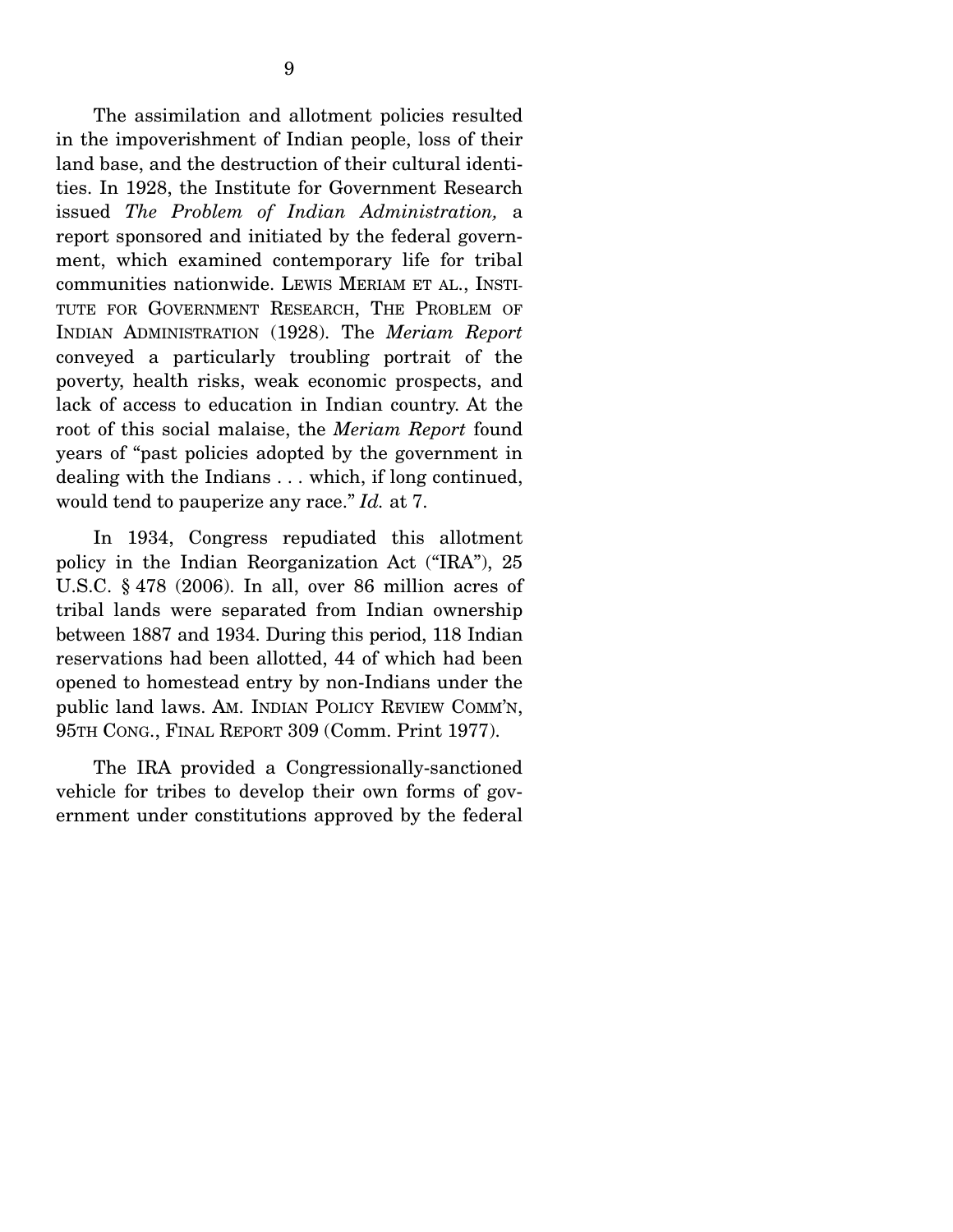government and to participate in the management of their tribal resources. The IRA refocused Congressional efforts toward acknowledging tribal governments, cultural pluralism, and Indian selfdetermination in the hope that these new programs would build Indian economies at a time when the country, as a whole, was struggling through the depths of the Great Depression.

 In the mid-1940s, the period of Indian reorganization was abruptly abandoned and policies aimed at terminating the federal relationship with tribes were pursued. On July 1, 1952, the House of Representatives passed a resolution calling for legislative proposals "designed to promote the earliest practicable termination of all federal supervision and control over Indians." H.R. Rep. No. 82-2503, 82d Cong. 2d Sess. (1952). On August 1, 1953, Congress passed House Concurrent Resolution 108 calling for Indians to "be freed from Federal supervision and control and all disabilities and limitations." H.R. Cong. Res. 108, 83d Cong., 67 Stat. B132 (1953). And by 1954, Congress had adopted specific acts to terminate over 70 tribes. *See* Charles F. Wilkinson and Eric R. Biggs, *The Evolution of the Termination Policy,* 5 AM. IND. L. REV. 139, 151-54 (1977). And the results of termination were tragic on many levels, in particular, the loss by terminated tribes of their entire land base. *See*  COHEN'S HANDBOOK at 94-96 (2005).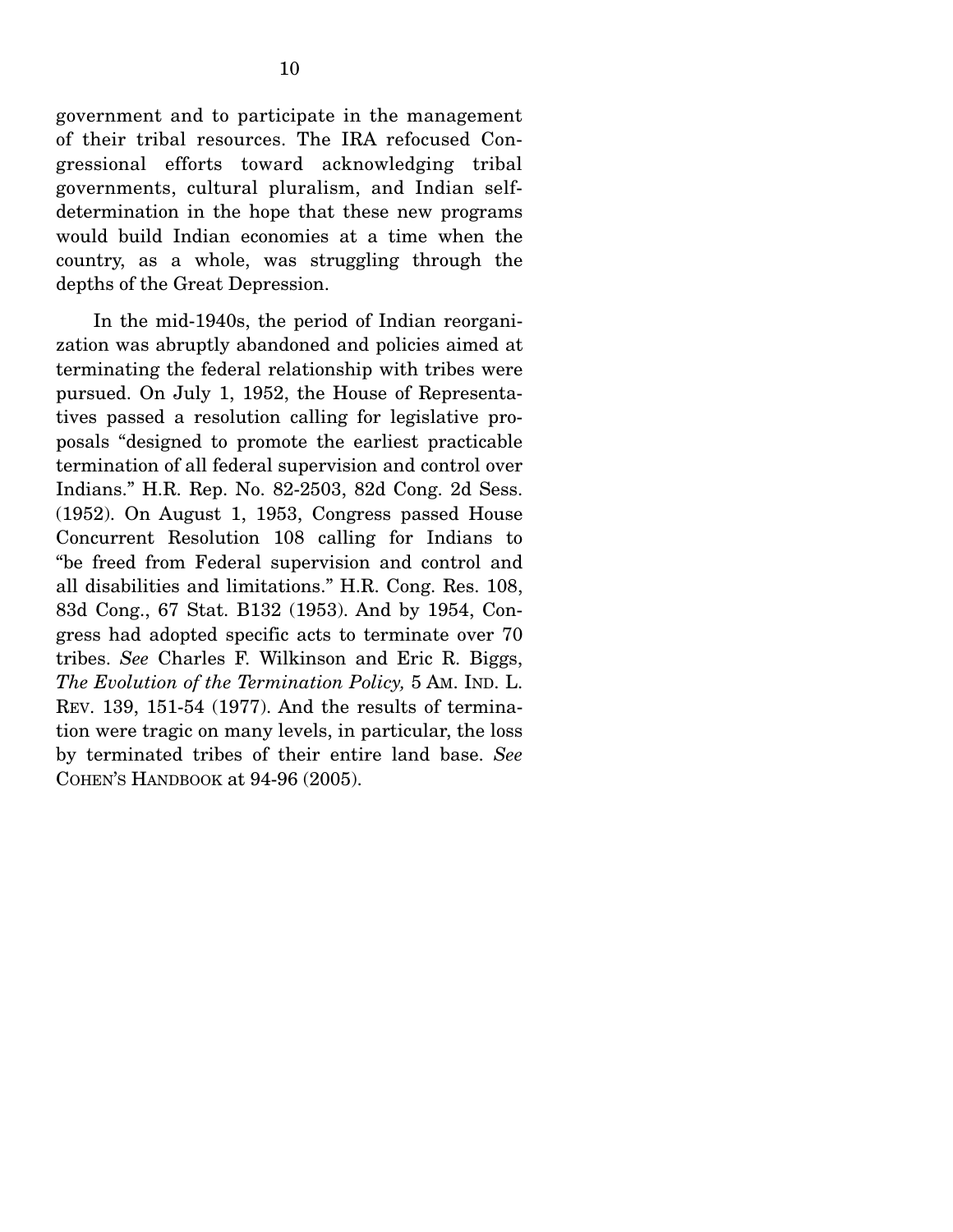Then, during the civil rights era, the pendulum of federal Indian policy swung back toward tribal selfdetermination. In 1970, President Nixon declared: "Self-determination among the Indian people can and must be encouraged without the threat of eventual termination."3 In 1975, Congress followed the lead of the Executive Branch and enacted the Indian Self-Determination and Educational Assistance Act, Pub. L. No. 93-638, 25 U.S.C. §§ 450-450e-3 (2006)*.* The policy of Indian self-determination allows Indian tribes to contract for federal funds to administer programs and services for the benefit of tribal members and their communities.

 In the modern era, Congress has continued to affirm its support of tribal autonomy in numerous acts and policies: social services and child welfare, *see* Indian Child Welfare Act of 1978, 25 U.S.C. §§ 1901- 1963 (2006); housing, *see* Native American Housing and Self-Determination Act of 1996, 25 U.S.C. §§ 4101-4104 (2006); environmental and land use authority (e.g., environmental protection, land use, and zoning) *see* Indian Lands Open Dump Cleanup Act of 1994, 25 U.S.C. §§ 3901-3908 (2006), Indian Energy Act, 25 U.S.C. §§ 3501-3506 (2006); cultural resources protection, *see* Native American Graves Protection and Repatriation Act of 1990, 25 U.S.C. §§3001-3013 (2006); and economic development, *see* Indian Gaming Regulatory Act of 1988, 25 U.S.C. §§ 2701-2721

<sup>3</sup> President Richard Nixon, Special Message to Congress on Indian Affairs (July 8, 1970), available at http://www.presidency. ucsb.edu/ws/index.php?pid=2573.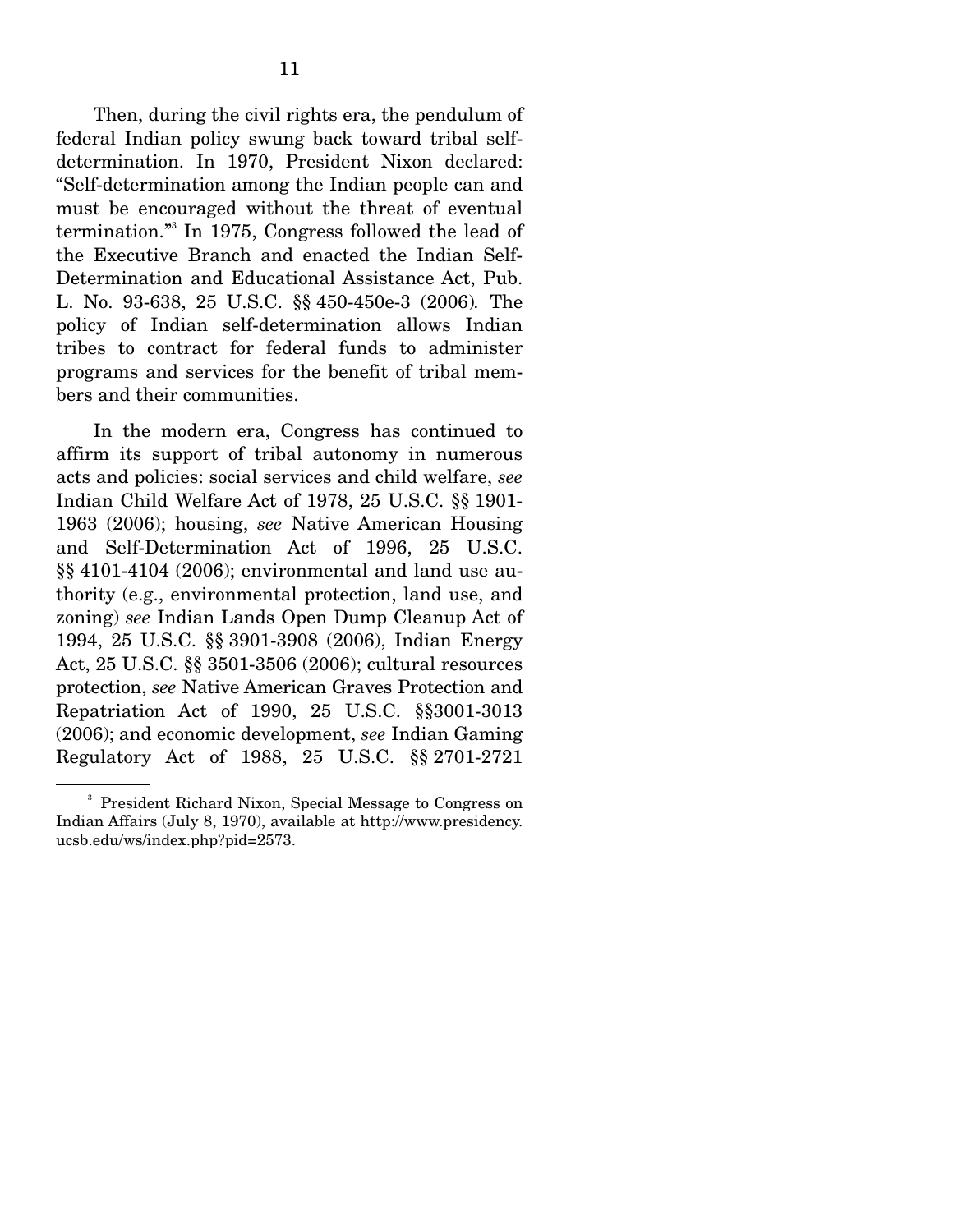(2006), Native American Business, Development, Trade Promotion, and Tourism Act of 2000, 25 U.S.C. §§ 4301-4307 (2006).

 The above acts are only a sampling of modern federal Indian legislation, but all have a shared characteristic of highlighting the reality that a tribe's ability to exercise "many of its sovereign powers hinges, in large part, on whether its actions occur in Indian Country." Charlene Koski, *The Legacy of Solem v. Bartlett: How Courts Have Used Demographics to Bypass Congress and Erode the Basic Principles of Indian Law*, 84 WASH. L. REV. 723, 763-764 (2009). In fact, almost every federal program and service available to an Indian tribe stands to be negatively affected by a finding of diminishment or disestablishment of the boundaries of their reservation.

**a. Inconsistency in Disestablishment Analysis Complicates the Administration of Criminal Justice Throughout Indian Country and Encumbers Law Enforcement Cooperation Between the United States, Tribes, and States.** 

The question of disestablishment goes to the very heart of criminal jurisdictional analysis in federal Indian law, whose threshold inquiry is whether an act occurred within "Indian country." Prior to 1948, "Indian lands were judicially defined to include only those lands in which the Indians held some form of property interest: trust lands, individual allotments, and, to a more limited degree, opened lands that had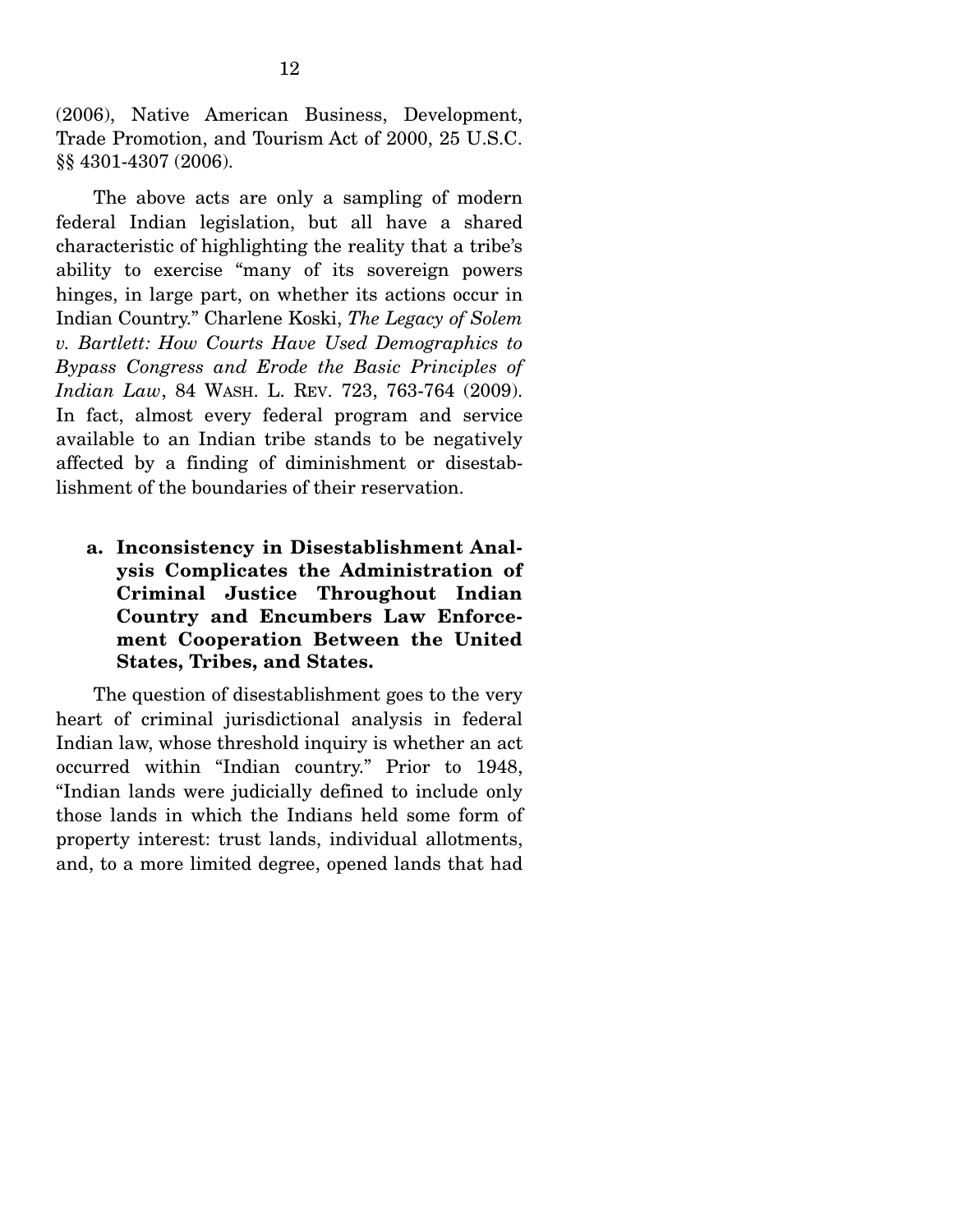not yet been claimed by non-Indians." *Solem v. Bartlett*, 465 U.S. 463, 468 (1984) (citations omitted).

The definition of "Indian country," employed in the context of criminal law, was revised by Congress in 1948 when it "uncouple[d] reservation status from Indian ownership." *Solem*, 465 U.S. at 468. Thus, "Indian country" means:

(a) all lands within the limits of any Indian reservation under the jurisdiction of the United States Government, notwithstanding the issuance of any patent, and, including rights-of-way running through the reservation (b) all dependent Indian communities within the borders of the United States, whether within the original or subsequently acquired territory, and whether in or out of a state, and (c) all Indian allotments, the Indian titles to which have not been extinguished, including rights-of-way running through the same.

#### 18 U.S.C. § 1151 (2006).

 Thus, since 1948, a non-Indian's ownership of land within an Indian reservation on which a crime is committed does not change its reservation status and remove it from Indian country. *See Beardslee v. U.S*., 541 F.2d 705 (8th Cir. 1976) (citing *DeCoteau v. District County Court*, 420 U.S. 425, 444 (1975)). As this Court has recognized, only Congress has the power to change a reservation's status, *Solem*, 465 U.S. at 472, and the intent to diminish or disestablish a reservation's boundaries must be clearly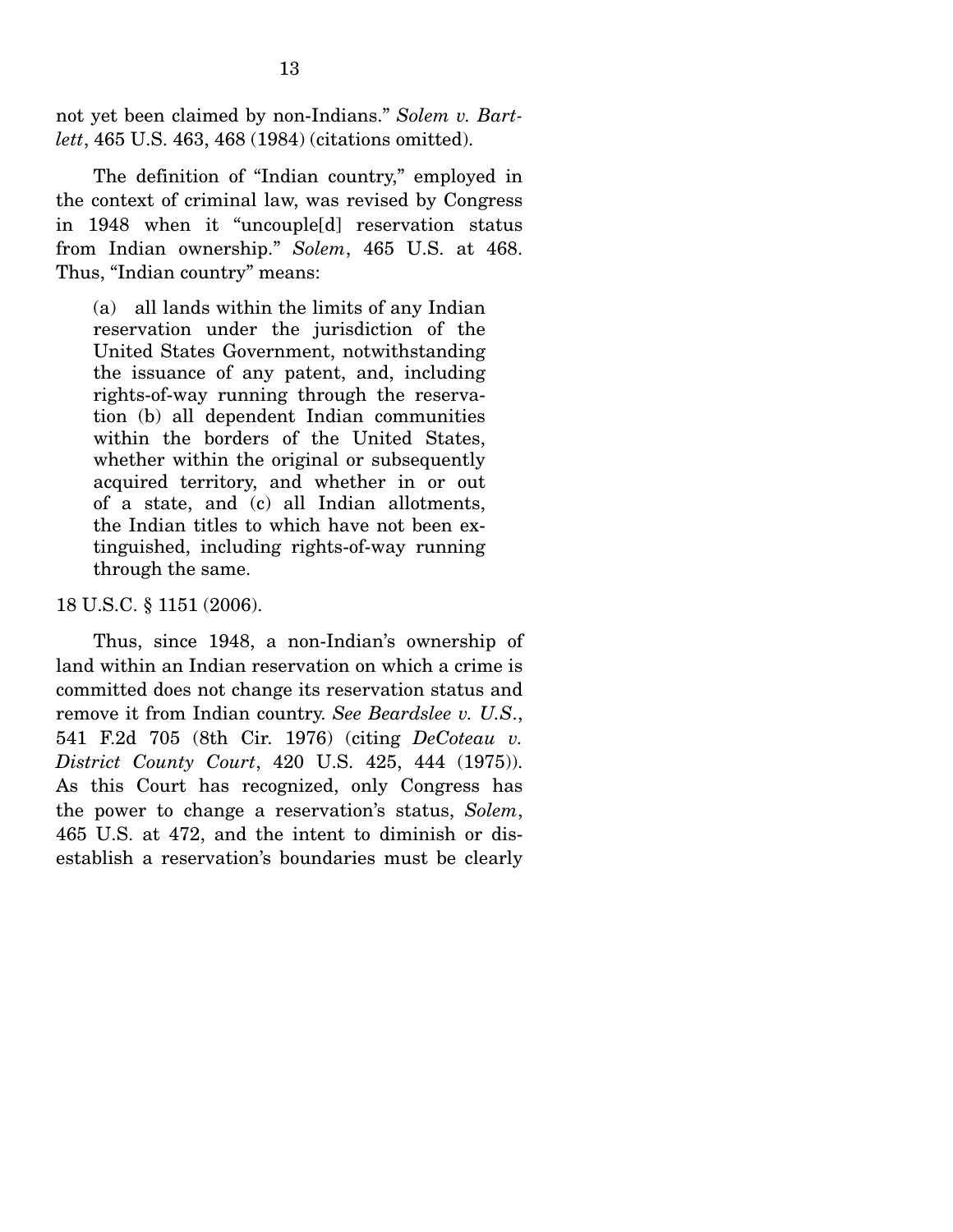expressed, *South Dakota v. Yankton Sioux Tribe*, 522 U.S. 329, 343 (1998), and will not be lightly inferred. *Solem*, 465 U.S. at 472.

 The inter-circuit conflict, as highlighted by the present case, exacerbates the jurisdictional maze that characterizes the administration of criminal justice in Indian country. Although space limitations preclude a full discussion of criminal jurisdiction in Indian country, the chart below provides an abbreviated description to assist this Court in conceptualizing the complexity of this jurisdictional question.<sup>4</sup>

<sup>4</sup> Samuel E. Ennis, *Reaffirming Indian Tribal Court Criminal Jurisdiction Over Non-Indians: An Argument for a Statutory Abrogation of Oliphant*, 57 UCLA L. REV. 553, 560 (2009) (This chart is inapplicable to the six mandatory Public Law 280 states in which Congress delegated the federal government's criminal 18 U.S.C. § 1162 (2006) and civil jurisdictional responsibilities over Indian country. 28 U.S.C. § 1360 (2006). For a more detailed description of Public 280s provisions and effects, *see* Vanessa Jimenez, Soo Song, *Concurrent Tribal and State Jurisdiction under Public Law 280*, 47 AM. U. L. REV. 1627 (1998)).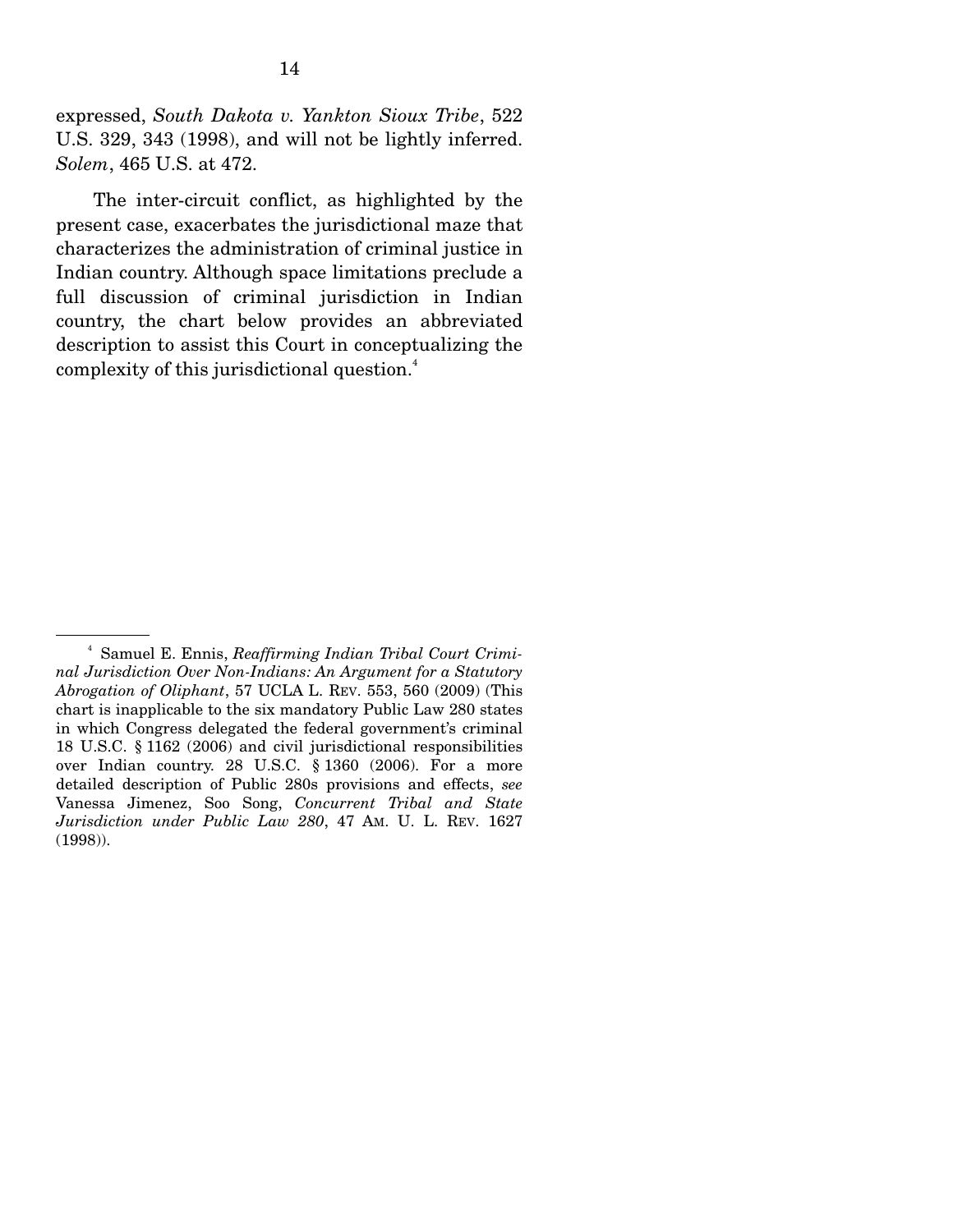| Perpetrator/<br><b>Victim</b>         | <b>Jurisdiction</b>                                                                                                                                                                                                                                    | Source of<br><b>Authority</b>                                                                                                            |  |  |  |  |
|---------------------------------------|--------------------------------------------------------------------------------------------------------------------------------------------------------------------------------------------------------------------------------------------------------|------------------------------------------------------------------------------------------------------------------------------------------|--|--|--|--|
| Crimes By Indians Against Indians     |                                                                                                                                                                                                                                                        |                                                                                                                                          |  |  |  |  |
| Major Crimes                          | <b>Federal or Tribal</b><br>(concurrent)                                                                                                                                                                                                               | Indian Major<br>Crimes Act,<br>18 U.S.C. § 1153<br>(2006)                                                                                |  |  |  |  |
| Non-Major<br>Crimes                   | Tribal<br>(exclusive)                                                                                                                                                                                                                                  | <b>Inherent Sover-</b><br>eign Authority                                                                                                 |  |  |  |  |
| Crimes By Indians Against non-Indians |                                                                                                                                                                                                                                                        |                                                                                                                                          |  |  |  |  |
| Major Crimes                          | <b>Federal or Tribal</b><br>(concurrent)                                                                                                                                                                                                               | Indian Major<br>Crimes Act                                                                                                               |  |  |  |  |
| Non-Major<br>Crimes                   | <b>Federal or Tribal</b><br>(concurrent)                                                                                                                                                                                                               | <b>Indian General</b><br>Crimes Act, 18<br>U.S.C. § 1152<br>$(2006)$ (federal);<br><b>Inherent Sover-</b><br>eign Authority<br>(tribal). |  |  |  |  |
| Victimless<br>Crimes by<br>Indians    | <b>Federal or Tribal</b><br>(federal authori-<br>ties have jurisdic-<br>tion over general<br>federal crimes;<br>tribal authorities<br>have jurisdiction<br>over non-federal<br>victimless crimes,<br>such as vandal-<br>ism or public<br>intoxication) | <b>Inherent Sover-</b><br>eign Authority                                                                                                 |  |  |  |  |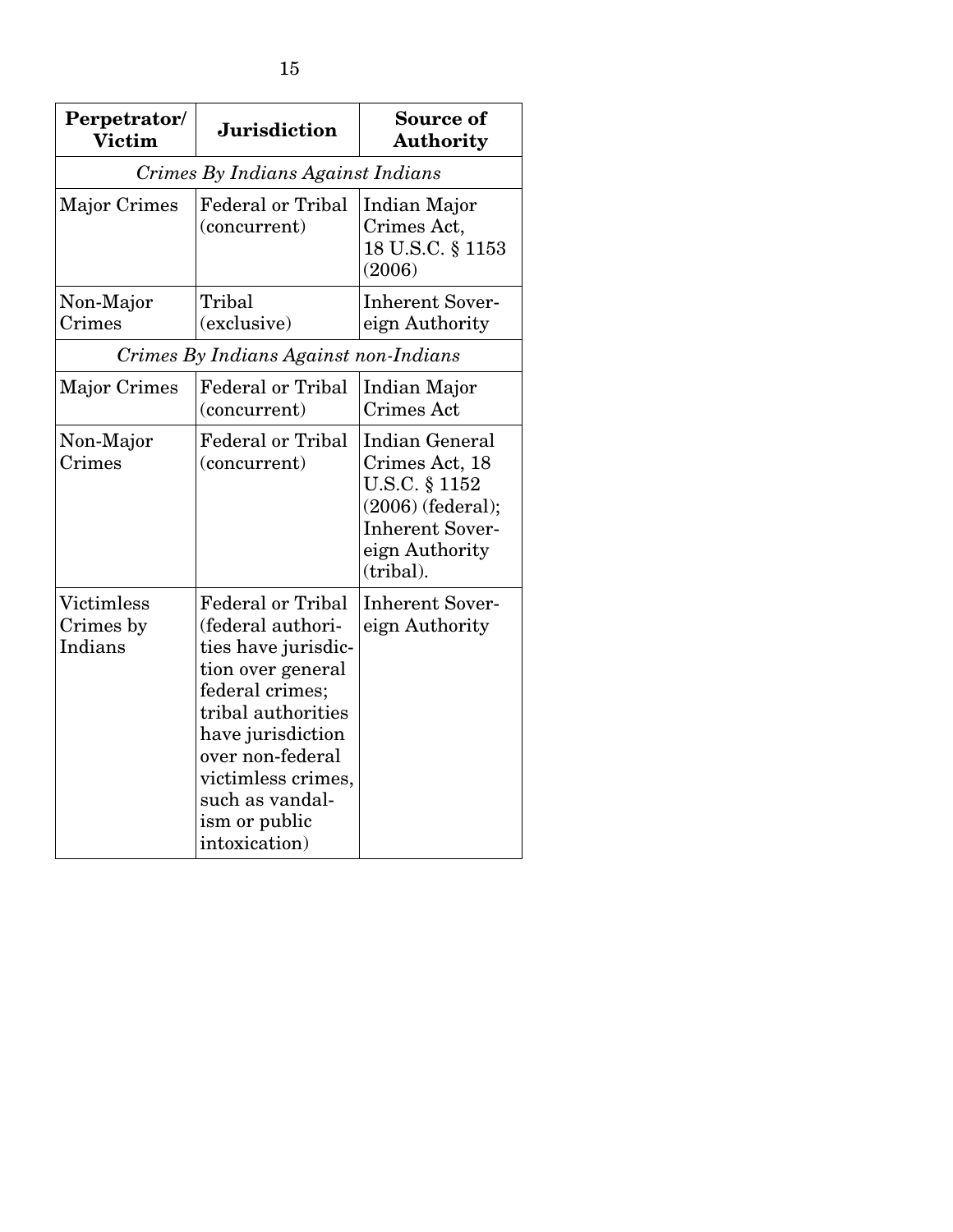| Crimes by<br>non-Indians<br>Against<br>Indians     | Federal<br>(exclusive) | Indian General<br>Crimes Act<br><i>incorporates</i><br>non-federal state<br>offenses via the<br>Assimilative<br>Crimes Act,<br>18 U.S.C. § 13<br>(2000) |
|----------------------------------------------------|------------------------|---------------------------------------------------------------------------------------------------------------------------------------------------------|
| Crimes by<br>non-Indians<br>Against<br>non-Indians | State<br>(exclusive)   | United States v.<br>McBratney, 104<br>U.S. 621 (1882)                                                                                                   |
| Victimless<br>Crimes by<br>non-Indians             | State<br>(exclusive)   |                                                                                                                                                         |

 Inconsistency in disestablishment analysis by the courts below further impedes the prosecution of crime, and the protection of tribal and non-tribal communities. At present, the law determining the very boundaries of "Indian country" differs amongst the circuits. The suspicion that is currently cast on a tribe's reservation status, despite unambiguous statutory language evidence and equivocal legislative history, threatens to throw the administration of criminal justice into disarray. This present state of disestablishment analysis may result in more and more litigation over reservation boundaries before it can be determined whether the federal government, the state, or the tribe has authority to prosecute a crime. In the absence of a clear and uniform rule, valuable judicial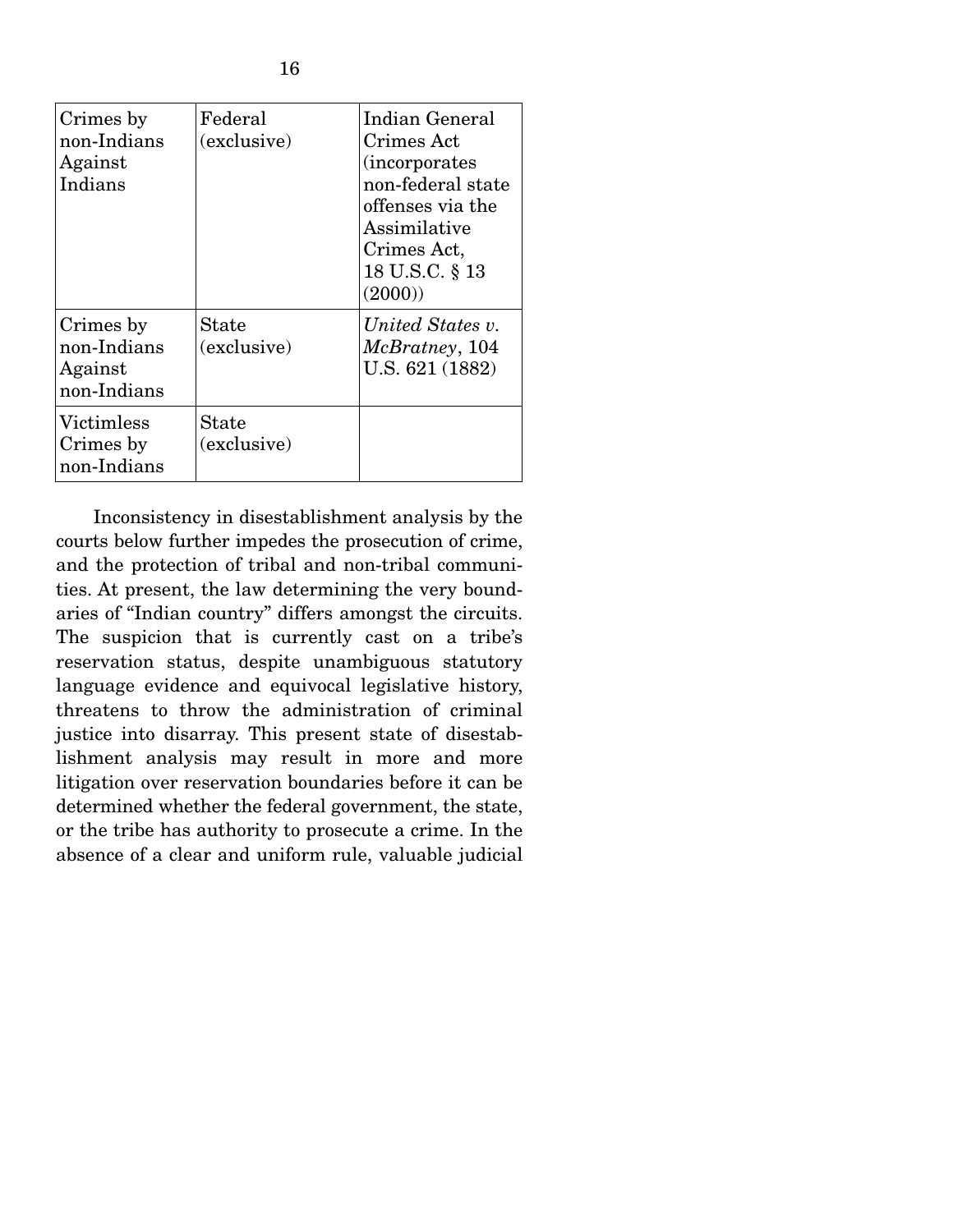resources must be expended to answer this threshold inquiry.

 For tribal communities, the potential impacts on the ground will be felt immediately. Today, on average, American Indians experience violent crime at more than twice the rate for the Nation (*i.e.*, 101 victims for every 1000 persons, compared to 41 per 1000). *See* U.S. Department of Justice, Bureau of Justice Statistics, *Statistical Profile, 1992-2002:*  American Indians and Crime (2004).<sup>5</sup> In addition, the uncertainty of reservation status may result in an upsurge of federal declinations to prosecute major crimes which, for multiple reasons, already plague Indian country. *See Tribal Law and Order Act: Hearing on S.797 Before the S. Comm. on Indian Affairs*, 111th Cong. 93  $(2009)^6$ 

 Left unaddressed, the inconsistency in disestablishment analysis may also impede further cooperative efforts between federal, tribal and state law enforcement agencies. *See Nevada v. Hicks*, 533 U.S. 353, 393 (2001) (noting the "host of cooperative

<sup>&</sup>lt;sup>5</sup> Available at http://www.usdoj.gov/otj/pdf/american\_indians\_ and\_crime.pdf.

<sup>6</sup> Available at http://indian.senate.gov/upload/Report-111-93. pdf. In a written response to a request by the Senate on Committee Indian Affairs, the Department of Justice reported that Indian country declination rates were 52.2% for Fiscal Year 2007 and 47% for 2008. In comparison, reported declination rates for non-Indian country federal prosecutions were 20.7% for Fiscal Year 2007 and 15.6% for 2008.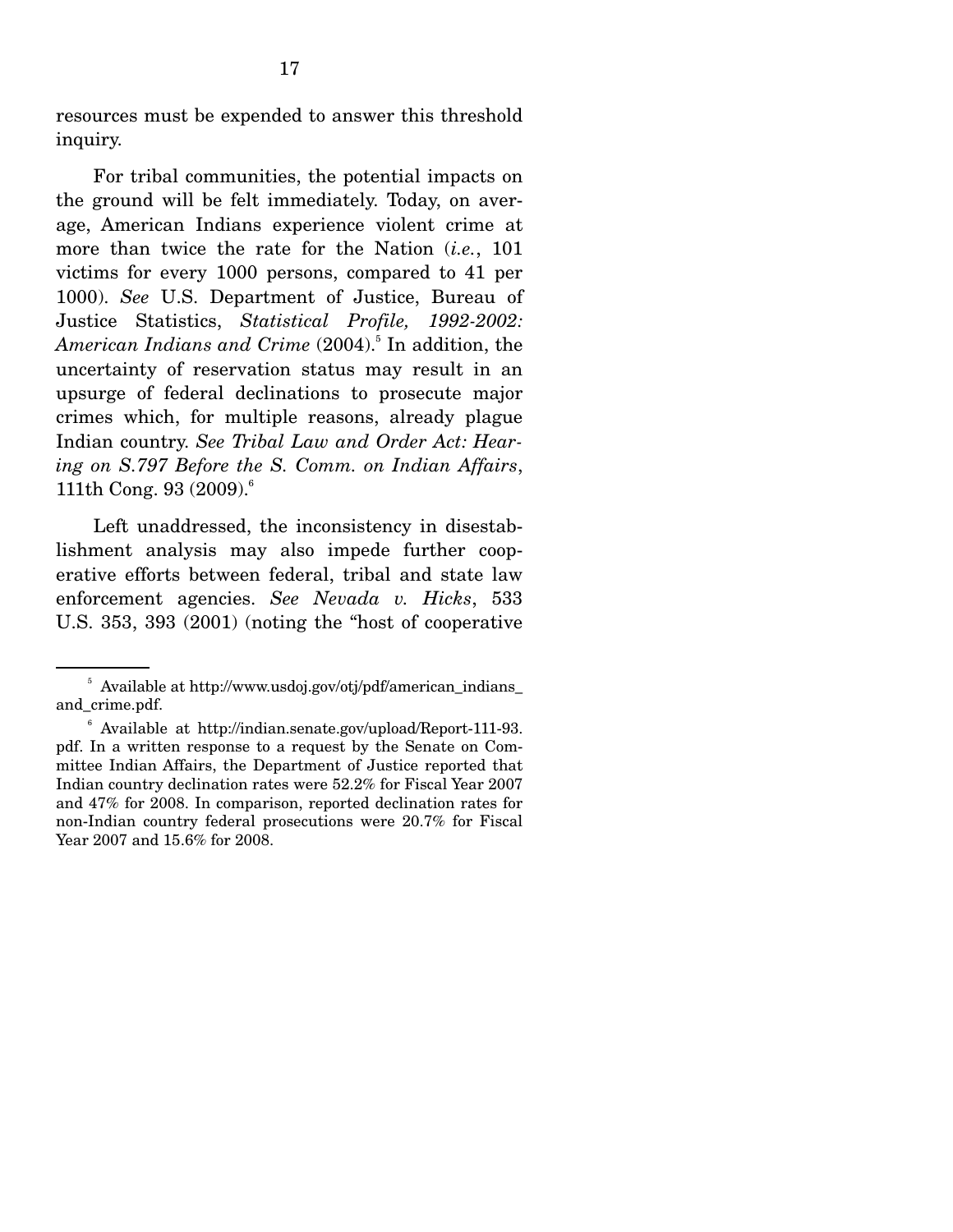agreements between tribes and state authorities . . . to provide law enforcement") (O'Connor, J., concurring). *Amicus curiae* strongly urge this Court to adopt a clear framework on disestablishment analysis in order to reduce jurisdictional confusion and aid cooperation by all sovereign parties engaged in the administration of criminal justice in Indian country.

## **b. Inconsistency in Disestablishment Analysis Produces Confusion As To Civil Jurisdiction Amongst Sovereign States Which Stymies the Social and Economic Development of Indian Country.**

The status of a reservation not only impacts the internal governance of a tribe, but also its external relationships with a state and the federal government. Incongruent application of disestablishment review impairs the operation of these sovereign relationships and prevents tribes from exercising congressionally recognized rights of self-determination and governance. As with criminal jurisdiction, an inquiry into the status of lands as "Indian country" strikes at the core of any determination of civil regulatory authority. "While § 1151 is concerned, on its face, only with criminal jurisdiction, the Court has recognized that it generally applies as well to questions of civil jurisdiction." *DeCoteau v. District County Court*, 420 U.S. 425, 428 n. 2 (1975) (citations omitted).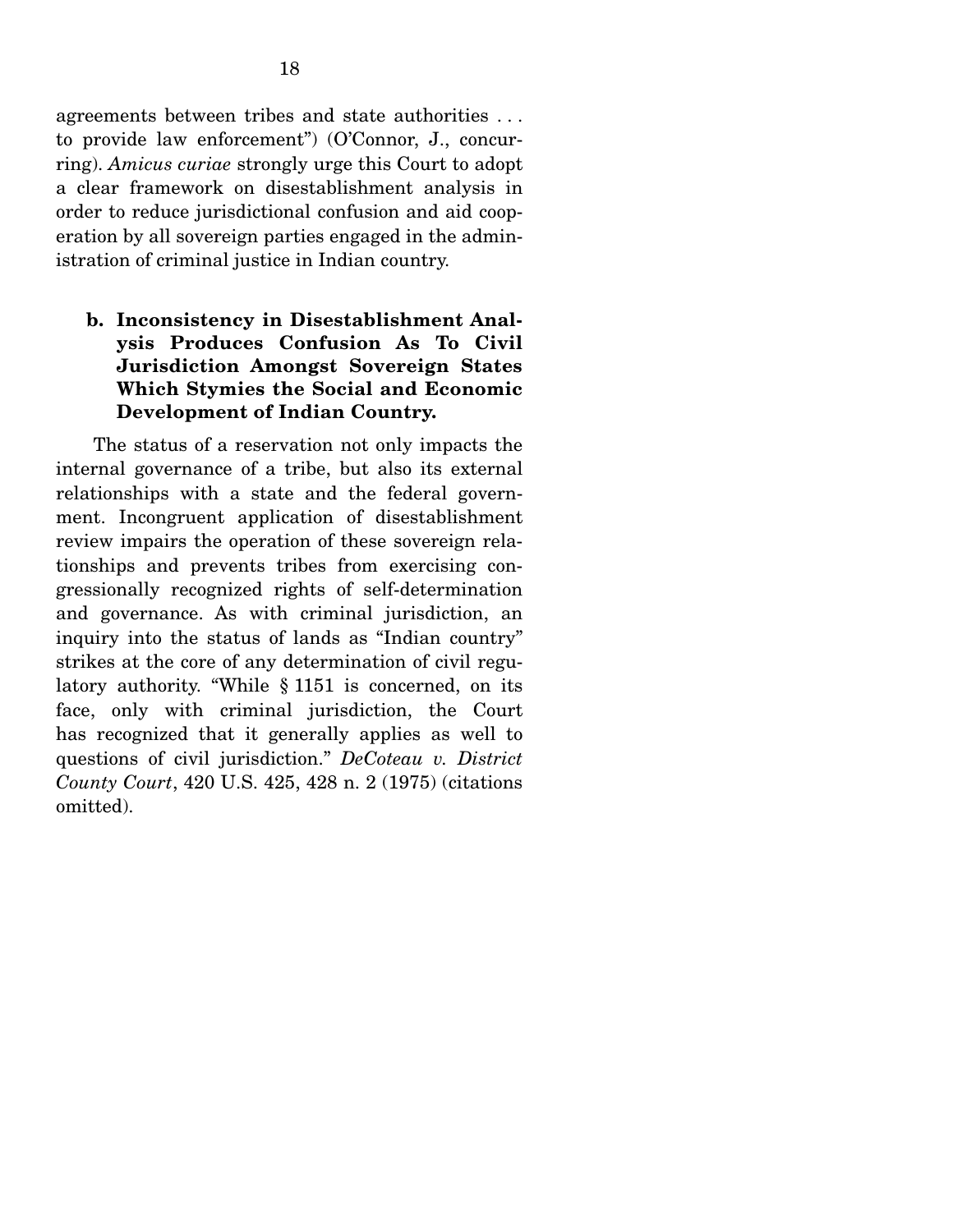A simple list of cases on disestablishment and diminishment decided by this Court provide a good illustration of the multifarious effects these doctrines have on either stabilizing or undermining tribal selfdetermination: hunting and fishing rights, *Mattz v. Arnett*, 412 U.S. 481 (1973); environmental regulation, *South Dakota v. Yankton Sioux Tribe*, 522 U.S. 329 (1998); and child welfare and social services, *DeCoteau v. District County Court*, 420 U.S. 425 (1975). Indeed, in *DeCoteau*, Justices Douglas, Brennan, and Marshall in their dissent acknowledged that the case arising out of two consolidated petitions, one of which involved the removal of Indian children, concerned "a problem of domestic relations which goes to the heart of tribal self-government." 420 U.S. at 465 n. 8.

 It is of national importance that the Court reduce jurisdictional confusion by providing tribes, states and the federal government with a consistent framework to facilitate the determination of reservation boundaries. As the overview of cases and legislative policies above show, the question of disestablishment affects nearly every aspect of tribal selfgovernance, thus hindering the ability of tribes to engage in the economic and social development of their communities. Moreover, the jurisdictional uncertainty cast by the question of disestablishment has the ability to place tribes in "sovereign suspension", by preventing them from accessing their congressionally recognized rights of self-determination without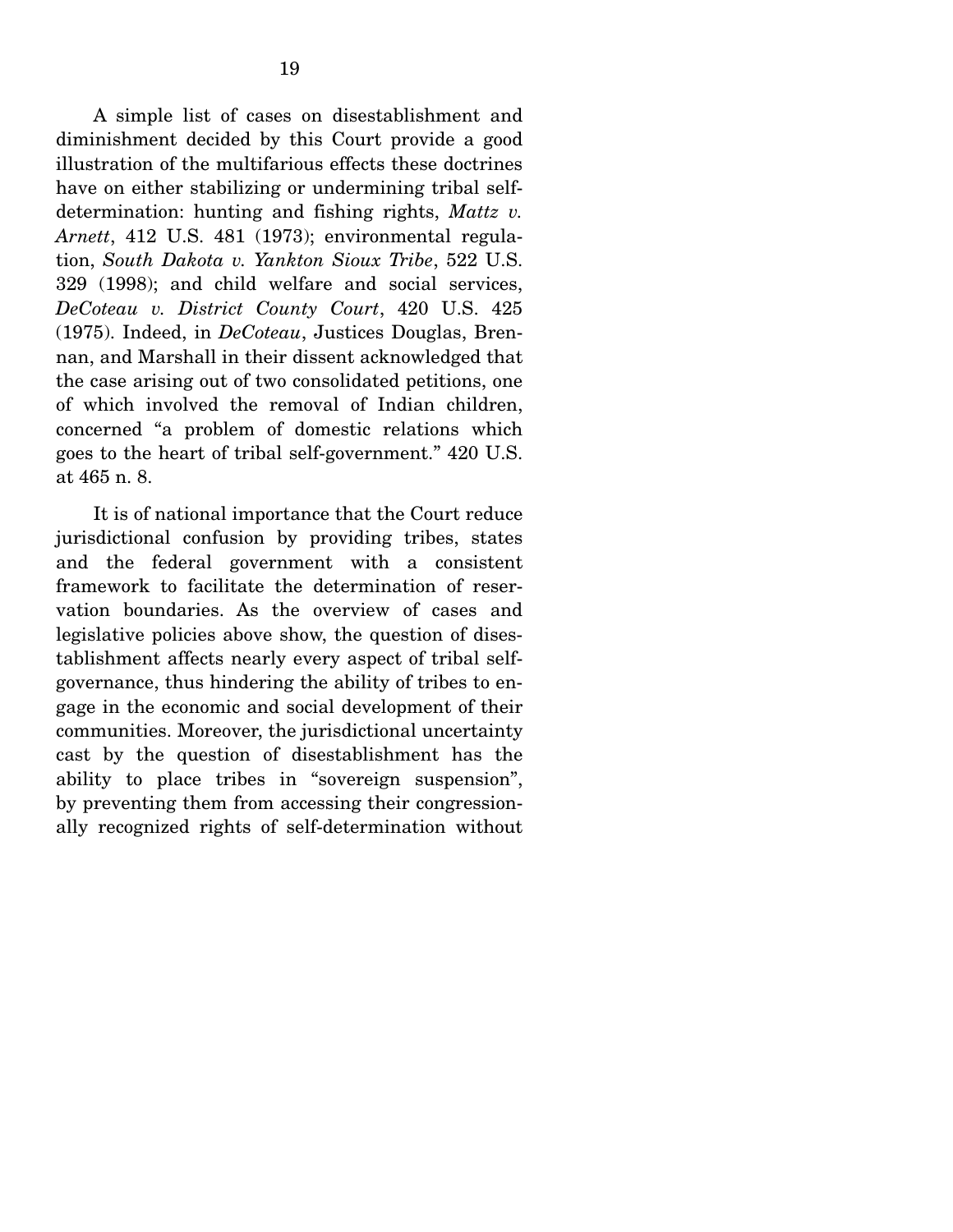engaging in a costly litigation of their boundaries. Case law already indicates this precarious trend.

 In *Michigan v. E.P.A.*, 268 F.3d 1075 (D.C. Cir. 2001), the D.C. Circuit considered whether the Environmental Protection Agency ("EPA"), under its program of treating Indian tribes as "states" for purpose of administering air quality standards developed pursuant to Clean Air Act ("CAA"), 42 U.S.C. § 7601(d) (2006), had authority to administer the program on tribal lands whose status was "in question." The court not only held that a tribe did not have jurisdiction over such lands in question, but that a finding of tribal jurisdiction over land was required through notice and comment rulemaking, rather than on a case-by-case analysis, before even the federal government could assume regulatory jurisdiction. *Id.*  at 1089. This essentially means that whenever a party "questions" the status of a reservation, Indian tribes without litigated reservation boundaries cannot operate many environmental programs.

 In the petition, Osage Nation effectively demonstrates the conundrum faced by federal agencies across the board when executing their statutory duties on behalf of tribes. Pet. at 23-26. Whether it is the U.S. Department of Justice investigating and prosecuting a murder on the Osage Reservation; the Department of the Interior seeking to defend the tribe's water rights appurtenant to the reservation or enforcing federal liquor laws; or the National Indian Gaming Commission approving a state-tribal gaming compact or enforcing federal gaming laws, each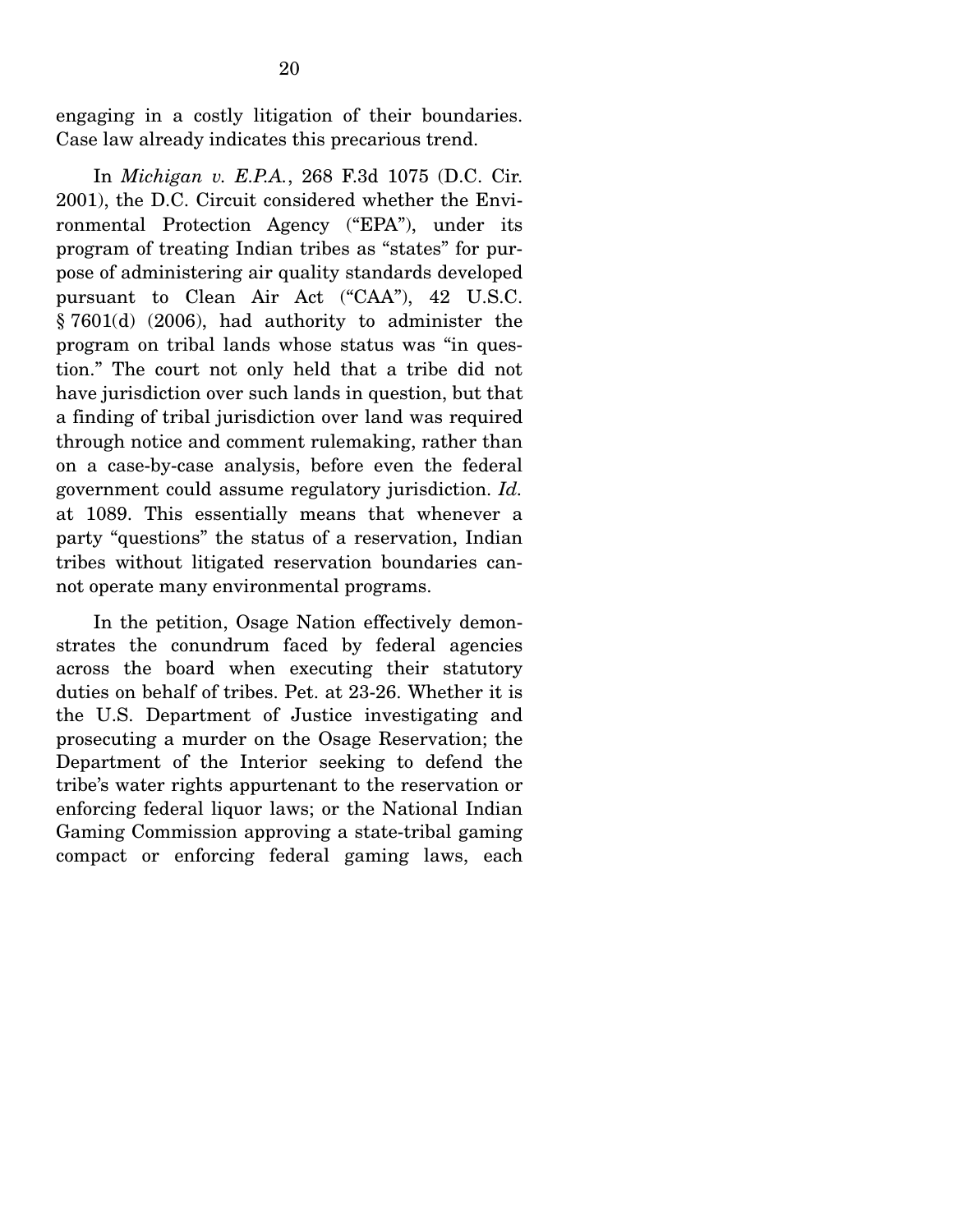circumstance illustrates the inability of federal agencies to take any action if reservation boundaries are so easily called into question by reference to subsequent events or modern demographic statistics.

 It is of national importance that this Court address this jurisdictional confusion and facilitate Congress' policy of self-determination by providing tribes, states and the federal government with a consistent framework of analysis to determine whether a reservation's boundaries have been diminished or disestablished.

## **2. This Case Provides An Excellent Vehicle Upon Which to Clarify the Law Governing Diminishment or Disestablishment of Reservation Boundaries.**

This case provides a unique opportunity for this Court to affirm the preeminence of statutory language in discerning congressional intent through an allotment act which poignantly lacks any markers indicating diminishment. *See* Pet. at 13-18 (providing an in-depth review of the statutory text). As the court of appeals itself noted, the "operative language of that statute does not unambiguously suggest diminishment or disestablishment of the Osage reservation." *Osage Nation v. Irby*, 597 F.3d 1117, 1124 (10th Cir. 2010). In addition, the Osage Act satisfies three additional factors that weigh in favor of continued reservation status: part of the land was authorized by the Secretary of the Interior to be set aside for tribal purpose; permission by tribal members to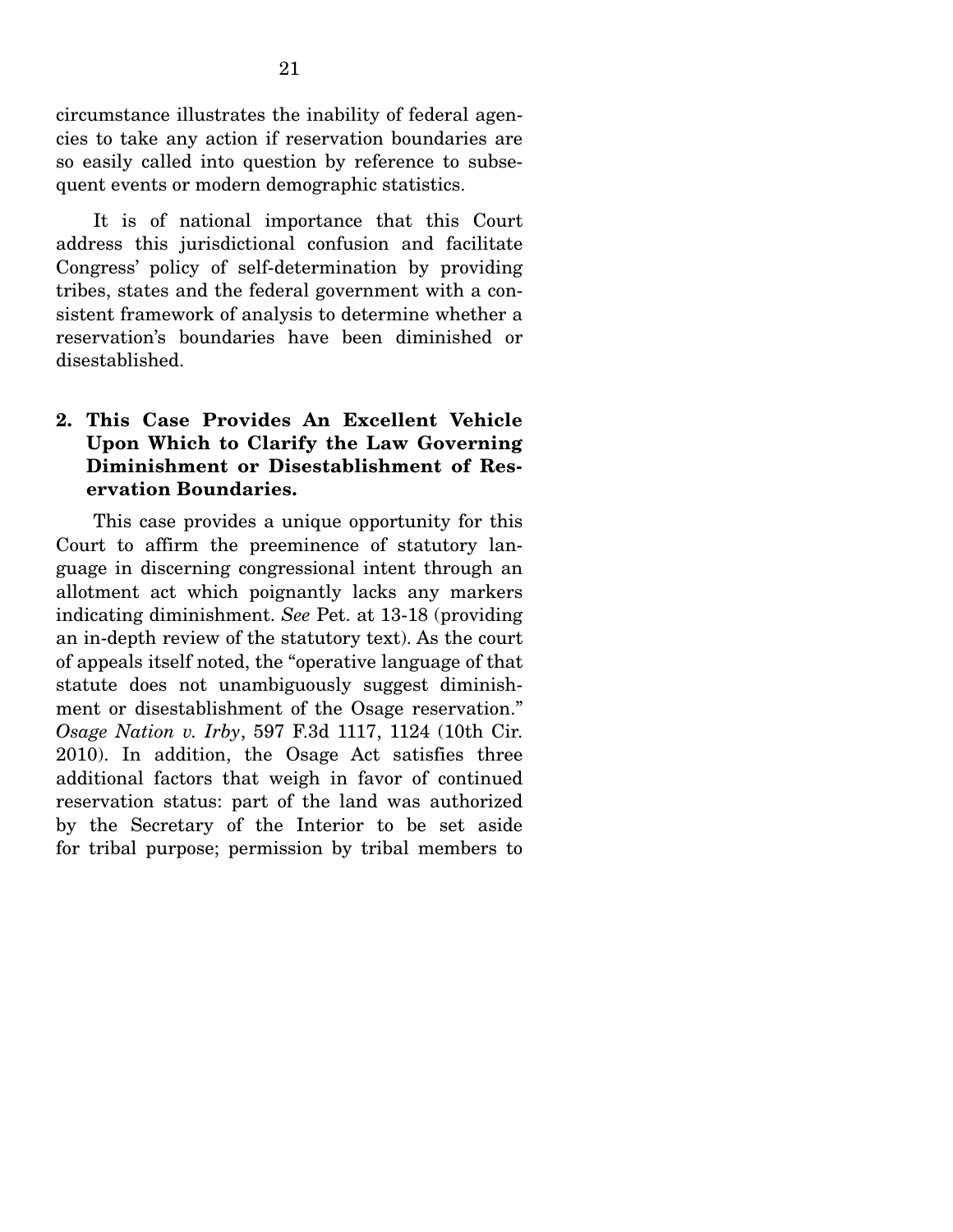obtain individual allotments before the land was opened; and mineral resources to the tribe were reserved as a whole and never allotted. *Id.* at 1123. Thus, given the Tenth Circuit's admission, their disregard of the probative value of statutory evidence provides this Court with a record that directly and distinctly embodies the disagreement amongst the circuits.

 This case also provides a better vehicle for review of the proper standard for holding a reservation disestablished because it lacks the procedural complexity of other cases. This Court recently granted the writ of certiorari in *Madison County v. Oneida Indian Nation*, (No. 10-72), 79 USLW 3062 (U.S. Oct. 12, 2010), first on the question of whether tribal sovereign immunity can be used as a defense in foreclosure proceedings for non-payment of property taxes, and only secondarily on the question of reservation disestablishment. This case singularly presents and focuses the important question of disestablishment, and does so after full consideration and analysis by the court of appeals, unlike in *Madison County*.

 The procedural complexity of *Madison County* arises out of the 2001 federal district court decision and the 2003 federal court of appeals decision which both held that the Oneida Indian Reservation was not disestablished. *See Oneida Indian Nation of New York v. City of Sherrill*, 145 F.Supp. 2d 226 (N.D.N.Y. 2001); and *Oneida Indian Nation of New York v. City of Sherrill*, 337 F.3d 139 (2d Cir. 2003). After granting review, this Court refrained from evaluating the question of disestablishment, thus leaving the